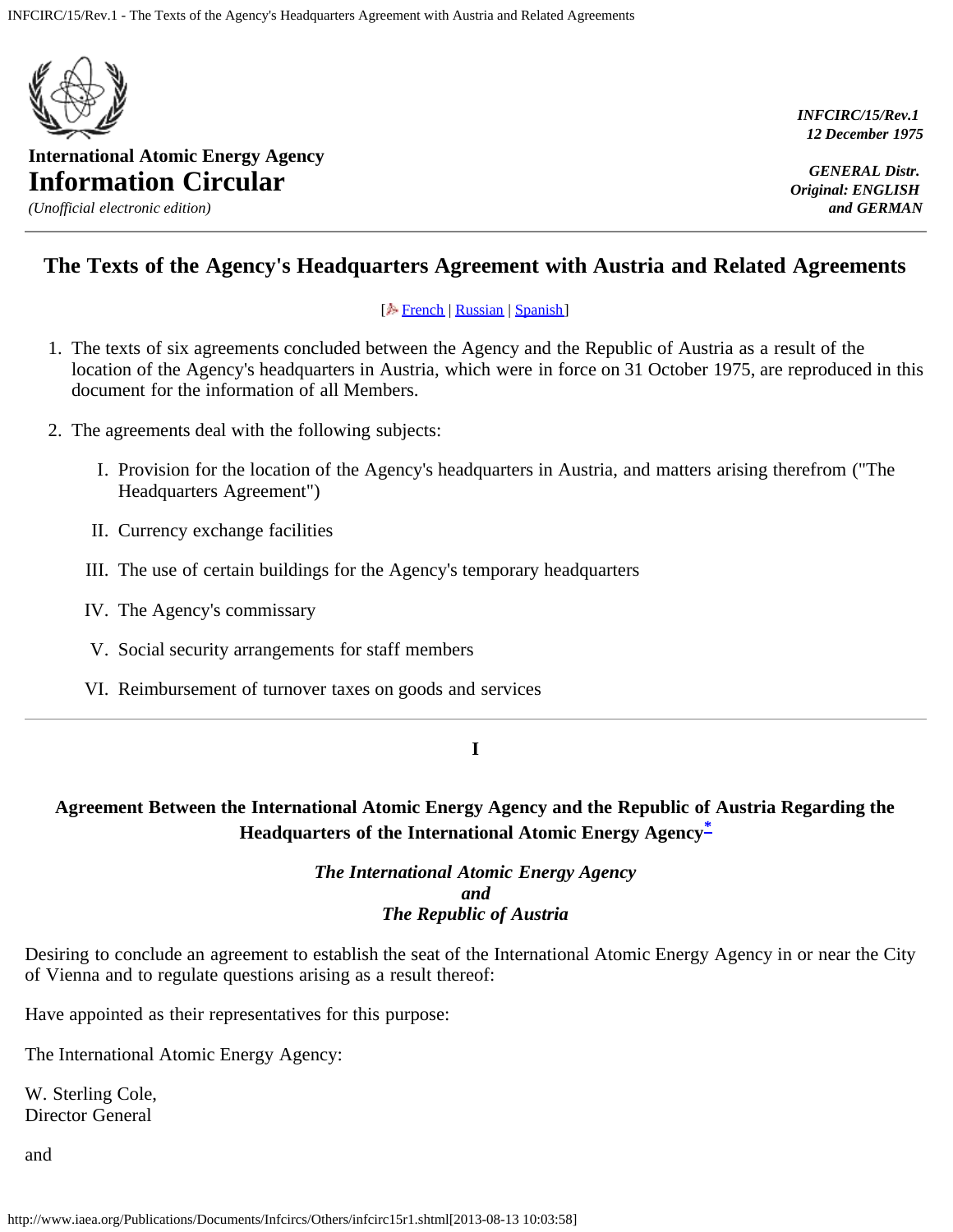The Federal President of the Republic of Austria:

DDr. h. c. Dipl.-Ing. Leopold Figl, Federal Minister for Foreign Affairs

who have agreed as follows:

#### Article I

#### DEFINITIONS

Section 1

In this Agreement,

- a. The expression "the IAEA" means the International Atomic Energy Agency;
- b. The expression "the Government" means the Federal Government of the Republic of Austria;
- c. The expression "Director General" means the Director General of the IAEA or any officer designated to act on his behalf;
- d. The expression "appropriate Austrian authorities" means such federal, state, municipal or other authorities in the Republic of Austria as may be appropriate in the context and in accordance with the laws and customs applicable in the Republic of Austria;
- e. The expression "laws of the Republic of Austria" includes:
	- i. the federal constitution and state constitutions; and
	- ii. legislative acts, regulations and orders issued by or under authority of the Government or appropriate Austrian authorities;
- f. The expression "headquarters seat" means:
	- i. the headquarters area with the building or buildings upon it, as may from time to time be defined in the supplemental agreements referred to in Section 3; and
	- ii. any other land or building which may from time to time be included temporarily or permanently, therein in accordance with this Agreement or by supplemental agreement with the Government;
- g. The expression "Member State" means a State which is a member of the IAEA;
- h. The expression "Governor" means a Governor appointed to the Board of Governors of the IAEA;
- i. The expression "alternates for and advisers and experts attached to Governors" includes alternates, advisers and experts attached to Governors, but does not include clerical and other auxiliary personnel;
- j. The expression "resident representative to the IAEA" means the principal resident representative to the IAEA designated by a Member State;
- k. The expression "each member of the resident delegation of a Member State to the IAEA" includes members of the delegation of the resident representative to the IAEA, but does not include clerical and other auxiliary personnel;
- l. The expression "representatives of Member States" includes accredited representatives of Member States and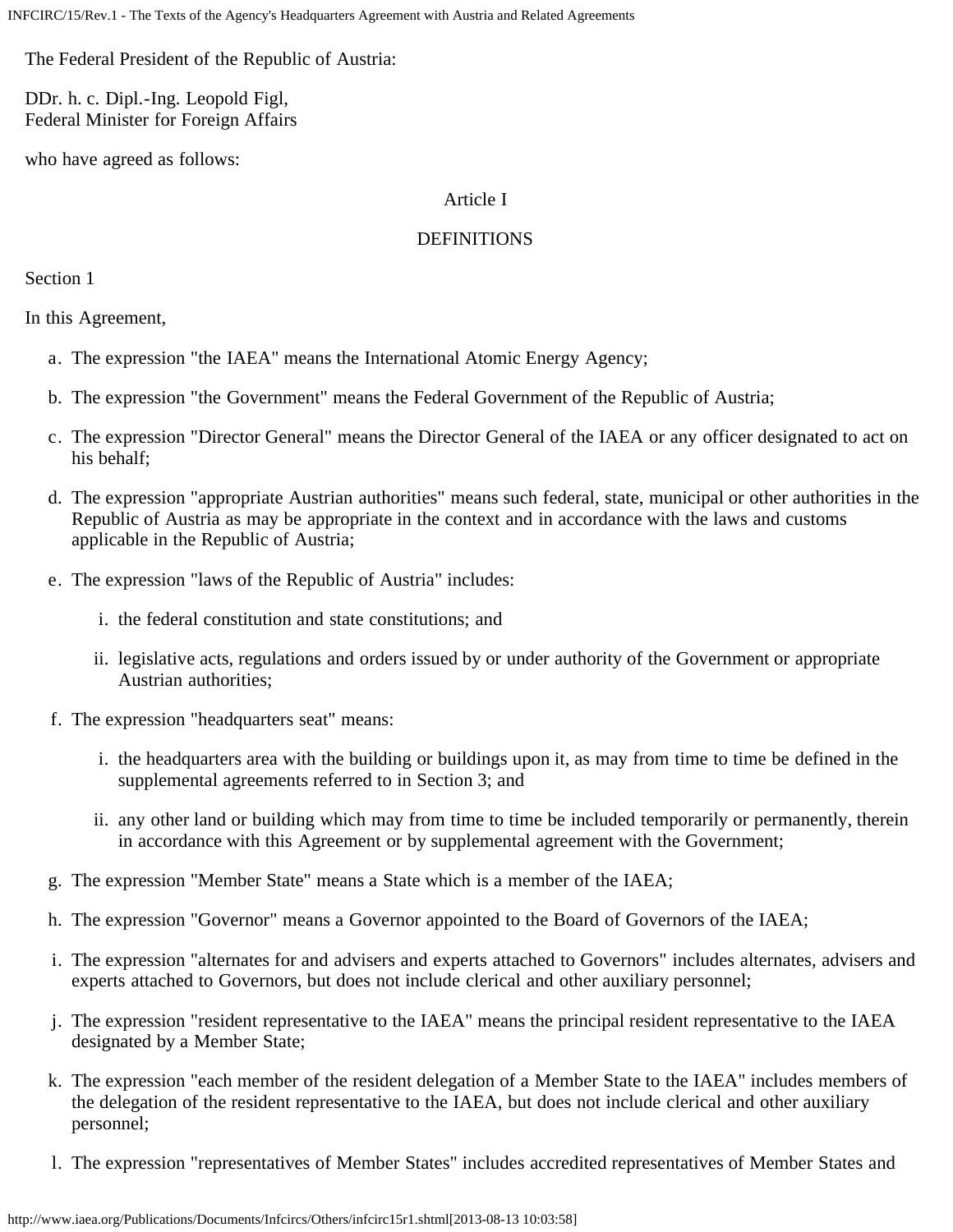members of their delegations, but does not include clerical and other auxiliary personnel;

- m. The expression "meetings convened by the IAEA" means any meetings of the General Conference of the IAEA or of the Board of Governors of the IAEA, or any international conferences or other gatherings convened by the IAEA or under its sponsorship;
- n. The expression "archives of the IAEA" includes records and correspondence, documents, manuscripts, still and moving pictures, films and sound recordings belonging to or held by the IAEA;
- o. The expression "officials of the IAEA" means the Director General and all members of the staff of the IAEA $**$ except those who are locally recruited and assigned to hourly rates; and
- p. The expression "property" as used in Article VIII means all property, including funds and other assets, belonging to the IAEA or held or administered by the IAEA in furtherance of its statutory functions and all income of the IAEA.

#### Article II

### THE HEADQUARTERS SEAT

#### Section 2

- a. The permanent headquarters of the IAEA shall be in the headquarters seat, and shall not be removed therefrom unless the IAEA should so decide. Any transfer of the headquarters temporarily to another place shall not constitute a removal of the permanent headquarters unless there is an express decision by the IAEA to that effect.
- b. Any building which is used with the concurrence of the Government for meetings convened by the IAEA shall be temporarily included in the headquarters seat.
- c. The appropriate Austrian authorities shall take whatever action may be necessary to ensure that the IAEA shall not be dispossessed of all or any part of the headquarters seat without the express consent of the IAEA.

#### Section 3

The Government grants to the IAEA, and the IAEA accepts from the Government, the permanent use and occupation of a headquarters seat as may from time to time be defined in supplemental agreements to be concluded between the IAEA and the Government.

#### Section 4

- a. To enable the IAEA to participate in the United Nations network of short-wave communications, the Government shall, upon request, grant to the IAEA for official purposes appropriate radio and other telecommunication facilities in conformity with technical arrangements to be made with the International Telecommunication Union.
- b. The IAEA may establish and operate such additional radio and other telecommunication facilities as may be specified by supplemental agreement between the IAEA and the appropriate Austrian authorities.

#### Section 5

The IAEA may establish and operate research and other technical facilities of any type. These facilities shall be subject to appropriate safeguards which, in the case of facilities which might create hazards to health or safety or interfere with property, shall be agreed with the appropriate Austrian authorities.

#### Section 6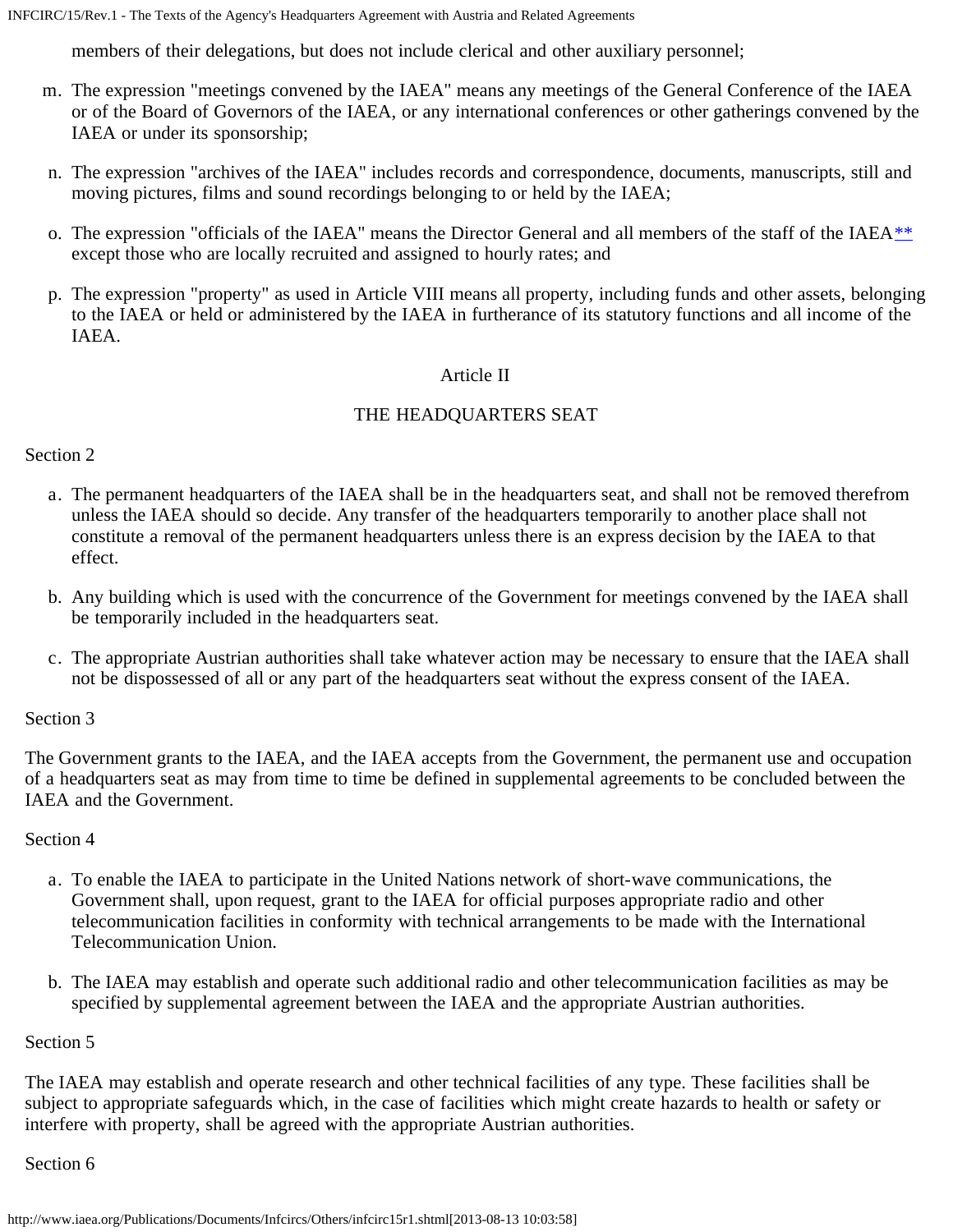The facilities provided for in Sections 4 and 5 may, to the extent necessary for efficient operation, be established and operated outside the headquarters area. The appropriate Austrian authorities shall, at the request of the IAEA, make arrangements, on such terms and in such manner as may be agreed upon by supplemental agreement, for the acquisition or use by the IAEA of appropriate premises for such purposes and for the inclusion of such premises in the headquarters seat.

## Article III

# EXTRATERRITORIALITY OF THE HEADQUARTERS SEAT

### Section 7

- a. The Government recognizes the extraterritoriality of the headquarters seat, which shall be under the control and authority of the IAEA as provided in this Agreement
- b. Except as otherwise provided in this Agreement, and subject to any regulation enacted under Section 8, the laws of the Republic of Austria shall apply within the headquarters seat.
- c. Except as otherwise provided in this Agreement, the courts or other appropriate organs of the Republic of Austria shall have jurisdiction, as provided in applicable laws, over acts done and transactions taking place in the headquarters seat.

### Section 8

- a. The IAEA shall have the power to make regulations, operative within the headquarters seat, for the purpose of establishing therein any conditions necessary for the full execution of its functions. No laws of the Republic of Austria which are inconsistent with a regulation of the IAEA authorized by this Section shall, to the extent of such inconsistency, be applicable within the headquarters seat. Any dispute between the IAEA and the Republic of Austria as to whether a regulation of the IAEA is authorized by this Section or as to whether a law of the Republic of Austria is inconsistent with any regulation of the IAEA authorized by this Section, shall be promptly settled by the procedure set out in Section 51. Pending such settlement, the regulation of the IAEA shall apply and the law of the Republic of Austria shall be inapplicable in the headquarters seat to the extent that the IAEA claims it to be inconsistent with the regulation of the IAEA
- b. The IAEA shall from time to time inform the Government, as may be appropriate, of regulations made by it falling within sub-section (a).
- c. This Section shall not prevent the reasonable application of fire protection or sanitary regulations of the appropriate Austrian authorities.

## Section 9

- a. The headquarters seat shall be inviolable. No officer or official of the Republic of Austria, or other person exercising any public authority within the Republic of Austria, shall enter the headquarters seat to perform any duties therein except with the consent of, and under conditions approved by, the Director General. The service of legal process, including the seizure of private property, shall not take place within the headquarters seat except with the express consent of, and under conditions approved by, the Director General.
- b. Without prejudice to Article XI the IAEA shall prevent the headquarters seat from being used as a refuge by persons who are avoiding arrest under any law of the Republic of Austria, who are required by the Government for extradition to another country, or who are endeavouring to avoid service of legal process.

#### Article IV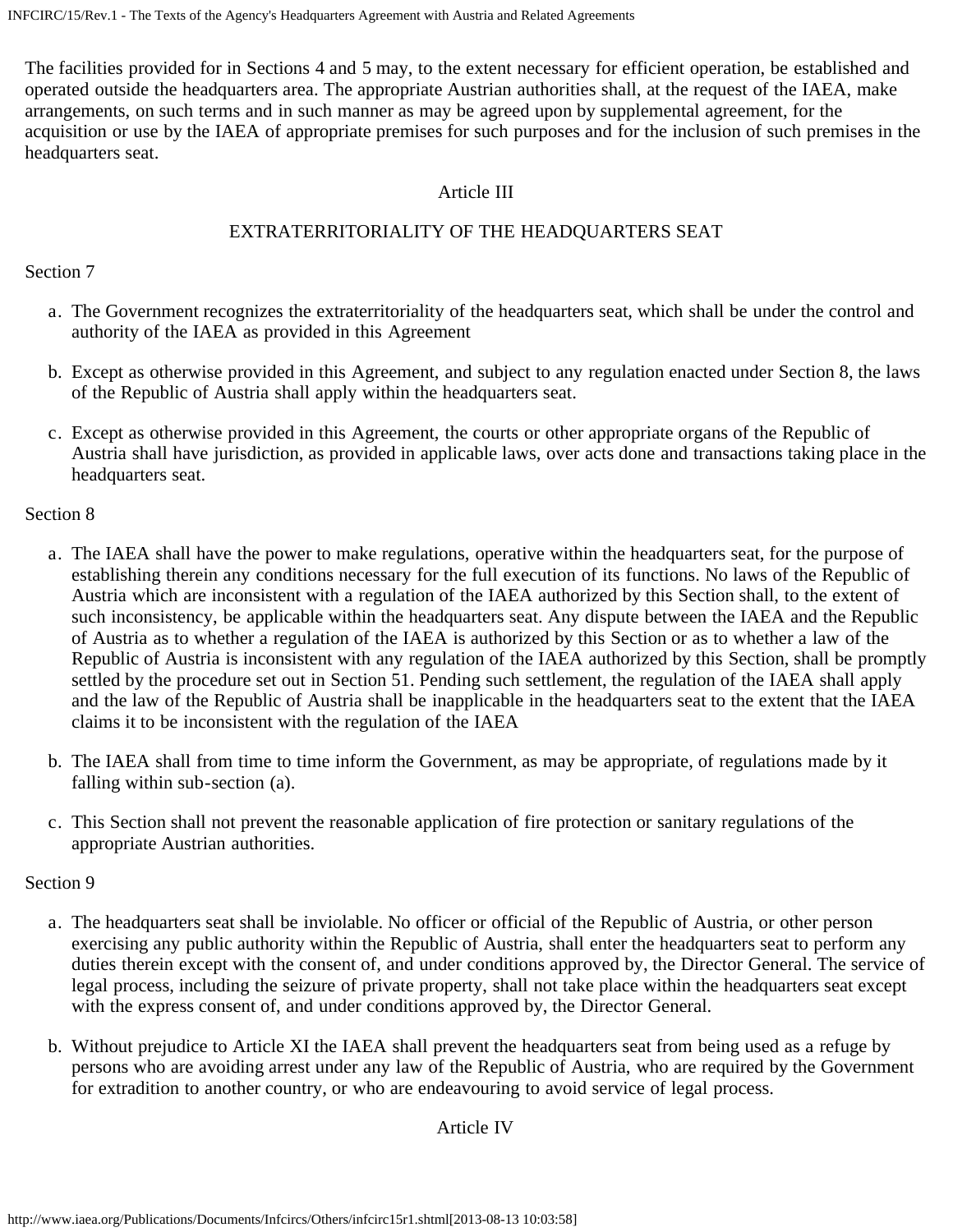# PROTECTION OF THE HEADQUARTERS SEAT

#### Section 10

- a. The appropriate Austrian authorities shall exercise due diligence to ensure that the tranquillity of the headquarters seat is not disturbed by any person or group of persons attempting unauthorized entry into or creating disturbances in the immediate vicinity of the headquarters seat, and shall provide on the boundaries of the headquarters seat such police protection as may be required for this purpose.
- b. If so requested by the Director General, the appropriate Austrian authorities shall provide a sufficient number of police for the preservation of law and order in the headquarters seat.

#### Section 11

The appropriate Austrian authorities shall take all reasonable steps to ensure that the amenities of the headquarters seat are not prejudiced and that the purposes for which the headquarters seat is required are not obstructed by any use made of the land or buildings in the vicinity of the headquarters seat. The IAEA shall take all reasonable steps to ensure that the amenities of the land in the vicinity of the headquarters seat are not prejudiced by any use made of the land or buildings in the headquarters seat.

## PUBLIC SERVICES IN THE HEADQUARTERS SEAT

### Section 12

- a. The appropriate Austrian authorities shall exercise, to the extent requested by the Director General, their respective powers to ensure that the headquarters seat shall be supplied with the necessary public services, including, without limitation by reason of this enumeration, electricity, water, sewerage, gas, post, telephone, telegraph, local transportation, drainage, collection of refuse, fire protection and snow removal from public streets, and that such public services shall be supplied on equitable terms.
- b. In case of any interruption or threatened interruption of any such services, the appropriate Austrian authorities shall consider the needs of the IAEA as being of equal importance with those of essential agencies of the Government, and shall take steps accordingly to ensure that the work of the IAEA is not prejudiced.
- c. The Director General shall, upon request, make suitable arrangements to enable duly authorized representatives of the appropriate public service bodies to inspect, repair, maintain, reconstruct and relocate utilities, conduits, mains and sewers within the headquarters seat under conditions which shall not unreasonably disturb the carrying out of the functions of the IAEA.
- d. Where gas, electricity, water or heat are supplied by appropriate Austrian authorities, or where the prices thereof are under their control, the IAEA shall be supplied at tariffs which shall not exceed the lowest comparable rates accorded to Austrian governmental administrations.

### Article VI

#### COMMUNICATIONS AND TRANSPORTATION

## Section 13

The IAEA shall enjoy, as far as may be compatible with any international conventions, regulations and arrangements to which the Government is a party, for its official communications, treatment not less favourable than that accorded by the Government to any other organization or government, including diplomatic missions of such other government, in the matter of priorities and rates for mails, cables, telegrams, radiograms, telephotos, television, telephone and other communications, and press rates for information to press and radio.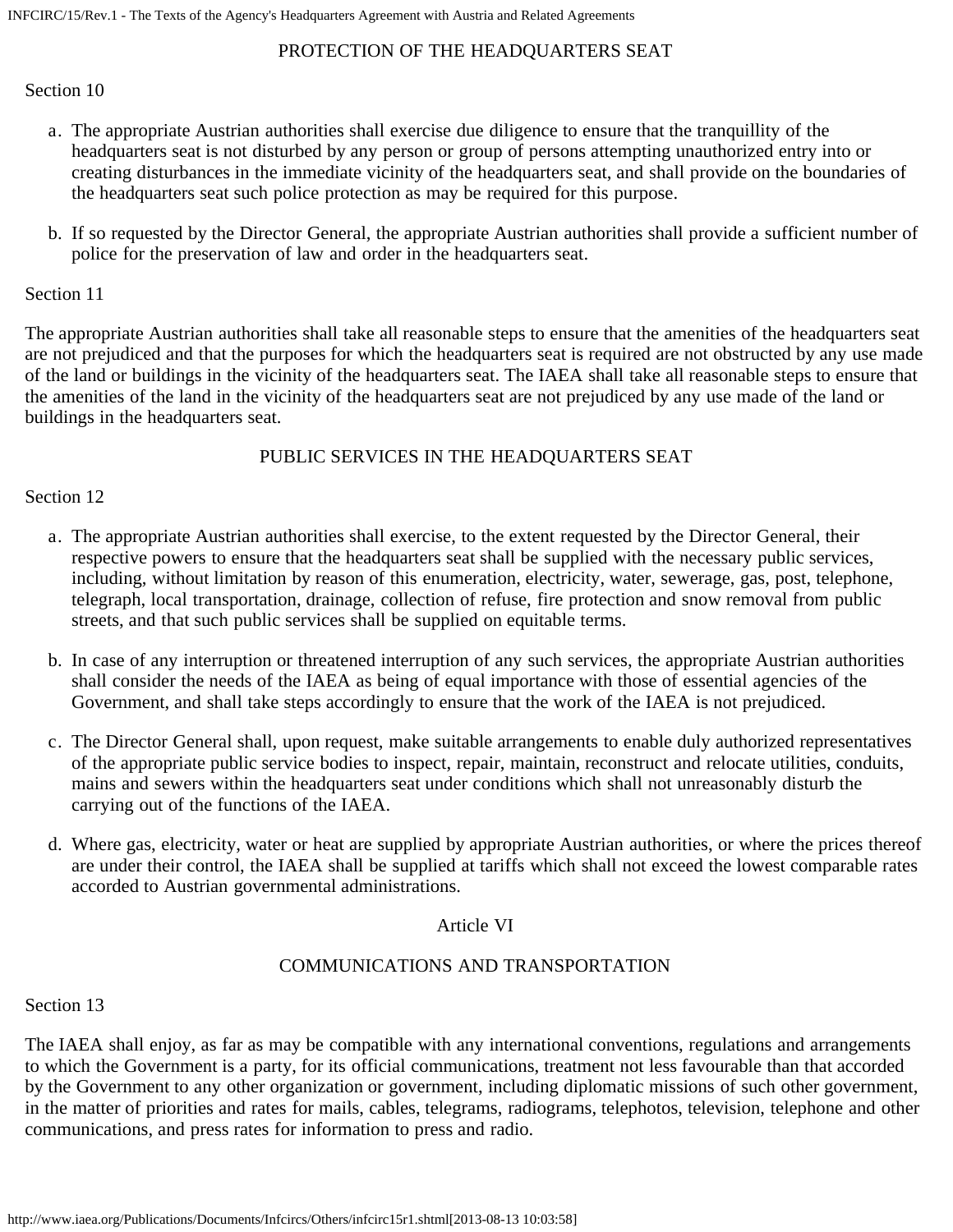Section 14

The IAEA shall be entitled for its official purposes to use the railroad facilities of the Government at tariffs which shall not exceed the lowest comparable passenger fares and freight rates accorded to Austrian governmental administrations.

Section 15

- a. All official communications directed to the IAEA, or to any of its officials at the headquarters seat, and all outward official communications of the IAEA, by whatever means or in whatever form transmitted, shall be immune from censorship and from any other form of interception or interference with their privacy. Such immunity shall extend, without limitation by reason of this enumeration, to publications, still and moving pictures, films and sound recordings.
- b. The IAEA shall have the right to use codes and to dispatch and receive correspondence and other official communications by courier or in sealed bags, which shall have the same privileges and immunities as diplomatic couriers and bags.

# Article VII

# JURIDICAL PERSONALITY, FREEDOM OF ASSEMBLY AND FREEDOM OF PUBLICATION

Section 16

The Government recognizes the juridical personality of the IAEA and, in particular, its capacity:

- a. to contract;
- b. to acquire and dispose of movable and immovable property; and
- c. to institute legal proceedings.

## Section 17

- a. The Government recognizes the right of the IAEA to convene meetings within the headquarters seat or, with the concurrence of the Government or any appropriate Austrian authorities designated by it, elsewhere in the Republic of Austria.
- b. To ensure full freedom of assembly and discussion, the Government shall take all proper steps to guarantee that no impediment is placed in the way of conducting the proceedings of any meeting convened by the IAEA.

## Section 18

- a. The Government recognizes the right of the IAEA freely to publish and broadcast within the Republic of Austria for purposes specified in its Statute.
- b. It is, however, understood that the IAEA shall respect any laws of the Republic of Austria, or any international conventions to which the Republic of Austria is a party, relating to copyrights.

# Article VIII

# PROPERTY OF THE IAEA AND FREEDOM FROM TAXATION

Section 19

The IAEA and its property, wherever located and by whomsoever held, shall enjoy immunity from every form of legal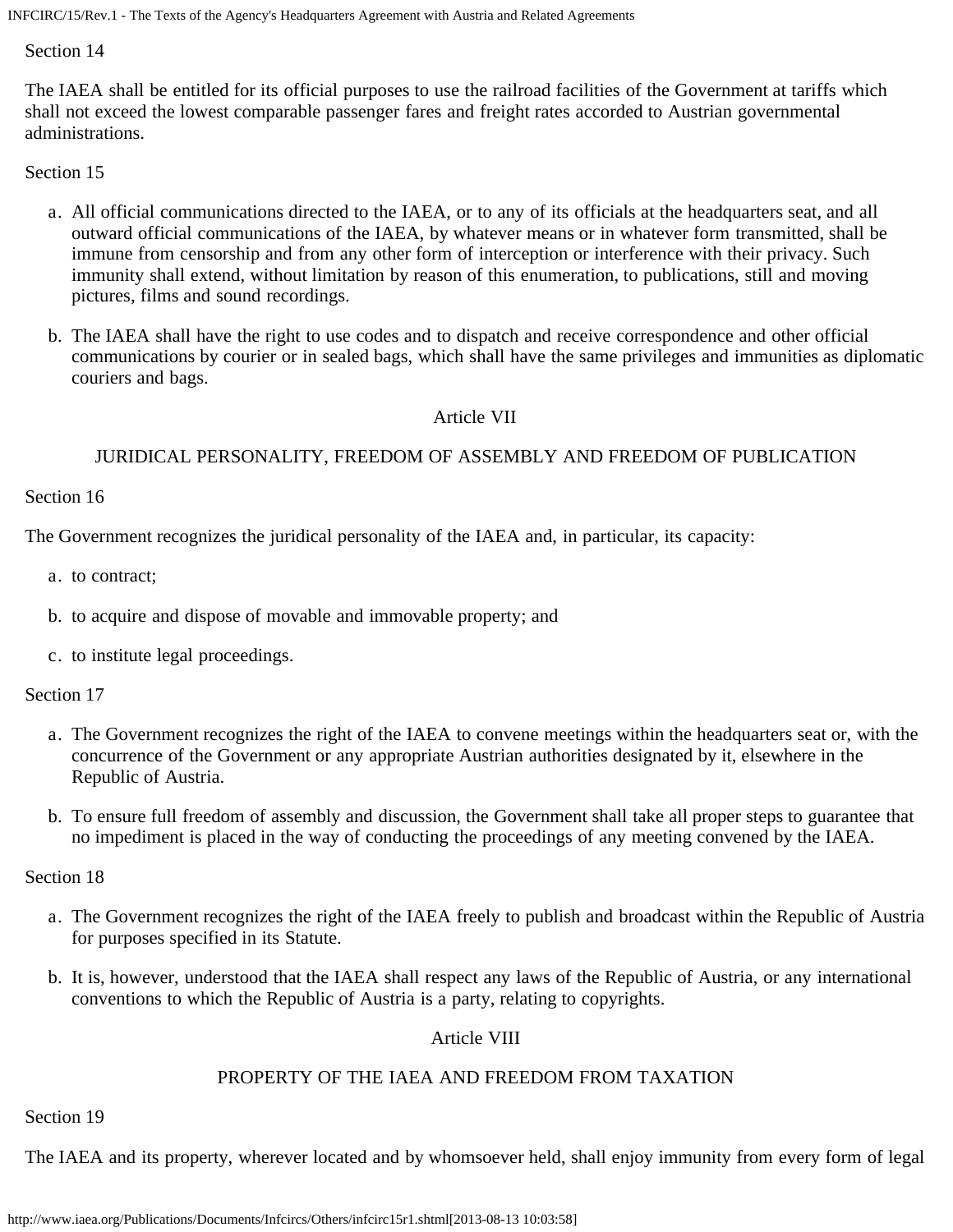process except in so far as in any particular case the IAEA shall have expressly waived its immunity. It is, however, understood that no waiver of immunity shall extend to any measure of execution.

Section 20

The property of the IAEA, wherever located and by whomsoever held, shall enjoy immunity from search, requisition, confiscation, expropriation and any other form of interference, whether by executive, administrative, judicial or legislative action.

Section 21

The archives of the IAEA shall be inviolable wherever located.

## Section 22

- a. The IAEA and its property shall be exempt from all forms of taxation, provided, however, that such tax exemption shall not extend to the owner or lessor of any property rented by the IAEA.
- b. In so far as the Government, for important administrative considerations, may be unable to grant the IAEA exemption from indirect taxes which constitute part of the cost of goods purchased by or services rendered to the IAEA, the Government shall reimburse the IAEA for such taxes by the payment, from time to time, of lump sums to be agreed upon by the IAEA and the Government. It is, however, understood that the IAEA will not claim reimbursement with respect to minor purchases. With respect to such taxes, the IAEA shall at all times enjoy at least the same exemptions and facilities as are granted to Austrian governmental administrations or to chiefs of diplomatic mission accredited to the Republic of Austria, whichever are the more favourable. It is further understood that the IAEA will not claim exemption from taxes which are in fact no more than charges for public utility services.
- c. Notwithstanding sub-section (b), all transactions to which the IAEA is a party and all documents recording such transactions shall be exempt from all taxes, recording fees, and documentary taxes.
- d. Articles imported or exported by the IAEA for official purposes shall be exempt from customs duties and other levies, prohibitions and restrictions on imports and exports. Such articles shall include, without limitation by reason of this enumeration, scientific and industrial plant, equipment and materials of any kind.
- e. The IAEA shall be exempt from customs duties and other levies, prohibitions and restrictions on the importation of service automobiles, and spare parts thereof, required for its official purposes.
- f. The Government shall, if requested, grant allotments of gasoline or other fuels and lubricating oils for each such automobile operated by the IAEA in such quantities as are required for its work and at any special rates which may be established for diplomatic missions in the Republic of Austria.
- g. Articles imported in accordance with sub-sections (d) and (e) or obtained from the Government in accordance with sub-section (f) of this Section shall not be sold by the IAEA in the Republic of Austria within two years of their importation or acquisition, unless otherwise agreed upon by the Government.

# Article IX

# FINANCIAL FACILITIES

# Section 23

- a. Without being subject to any financial controls, regulations or moratoria of any kind, the IAEA may freely:
	- i. Purchase any currencies through authorized channels and hold and dispose of them;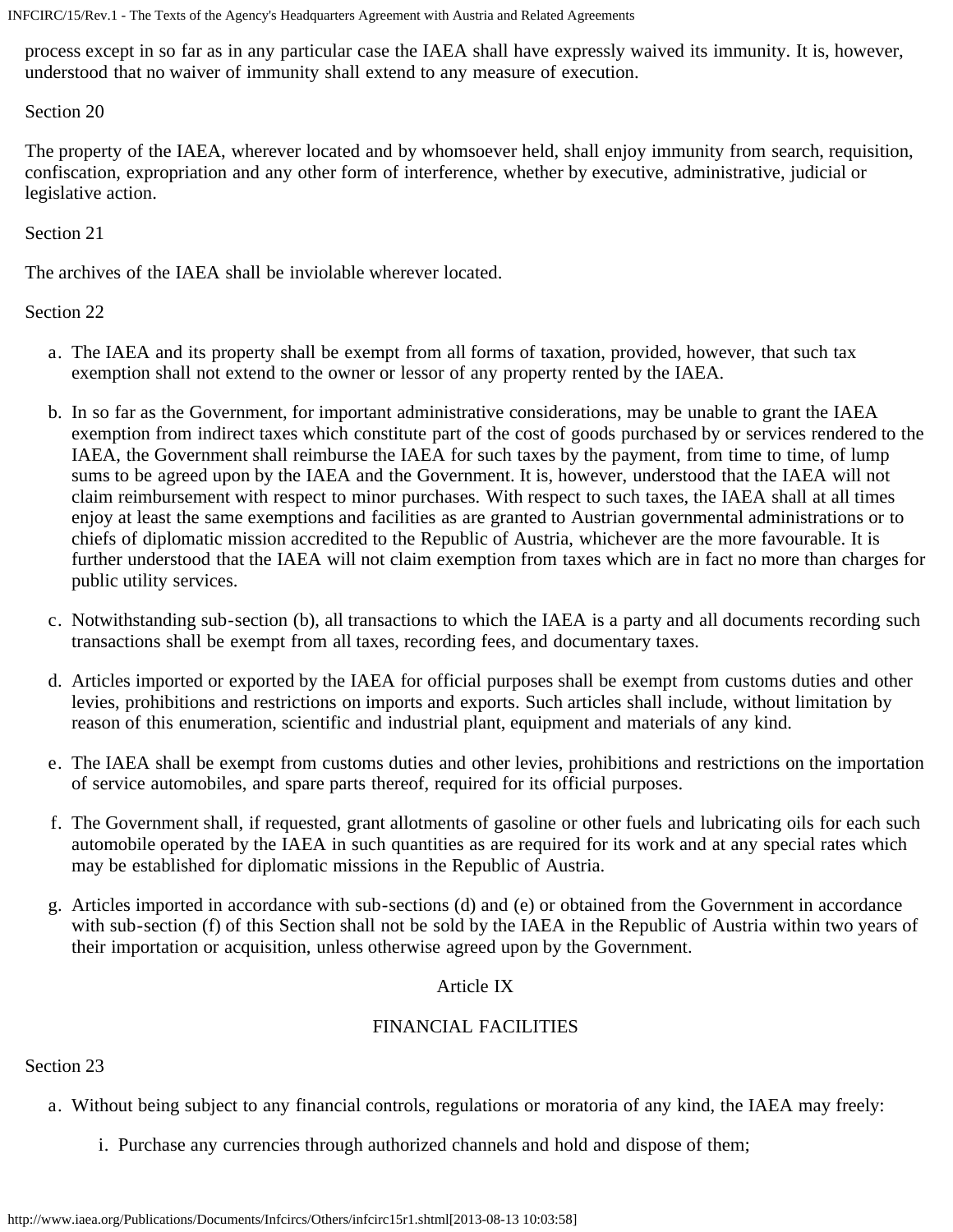- ii. Operate accounts in any currency;
- iii. Purchase through authorized channels, hold and dispose of funds, securities and gold;
- iv. Transfer its funds, securities, gold and currencies to or from the Republic of Austria, to or from any other country, or within the Republic of Austria; and
- v. Raise funds through the exercise of its borrowing power or in any other manner which it deems desirable, except that with respect to the raising of funds within the Republic of Austria, the IAEA shall obtain the concurrence of the Government.
- b. The Government shall assist the IAEA to obtain the most favourable conditions as regards exchange rates, banking commissions in exchange transactions and the like.
- c. The IAEA shall, in exercising its rights under this Section, pay due regard to any representations made by the Government in so far as effect can be given to such representations without prejudicing the interests of the IAEA.

#### Article X

#### SOCIAL SECURITY AND PENSION FUNDS

The United Nations Joint Staff Pension Fund and any pension or provident fund established by or conducted under the authority of the IAEA shall enjoy legal capacity in the Republic of Austria if the IAEA so requests and shall enjoy the same exemptions, privileges and immunities as the IAEA itself. The legal status enjoyed by the United Nations Joint Staff Pension Fund in the Republic of Austria by virtue of other international agreements shall not be affected by this provision,

Section 25

The IAEA shall be exempt from all compulsory contributions to, and officials of the IAEA shall not be required by the Government to participate in, any social security scheme of the Republic of Austria.

Section 26

The Government shall make such provision as may be necessary to enable any official of the IAEA who is not afforded social security coverage by the IAEA to participate, if the IAEA so requests, in any social security scheme of the Republic of Austria. The IAEA, shall, in so far as possible, arrange, under conditions to be agreed upon, for the participation in the Austrian social security system of those locally recruited members of its staff to whom it does not grant social security protection at least equivalent to that offered under Austrian law. Persons to whom this Agreement applies, and who are not Austrian nationals or stateless persons resident in the Republic of Austria, shall not benefit under the Austrian regulations governing family and maternity allowances.

#### Article XI

#### TRANSIT AND RESIDENCE

Section 27

- a. The Government shall take all necessary measures to facilitate the entry into and sojourn in Austrian territory and shall place no impediment in the way of the departure from Austrian territory of the persons listed below, shall ensure that no impediment is placed in the way of their transit to or from the headquarters seat and shall afford them any necessary protection in transit:
	- i. Governors, alternates for and advisers and experts attached to Governors, resident representatives and members of the resident delegations of Member States to the IAEA, their families and other members of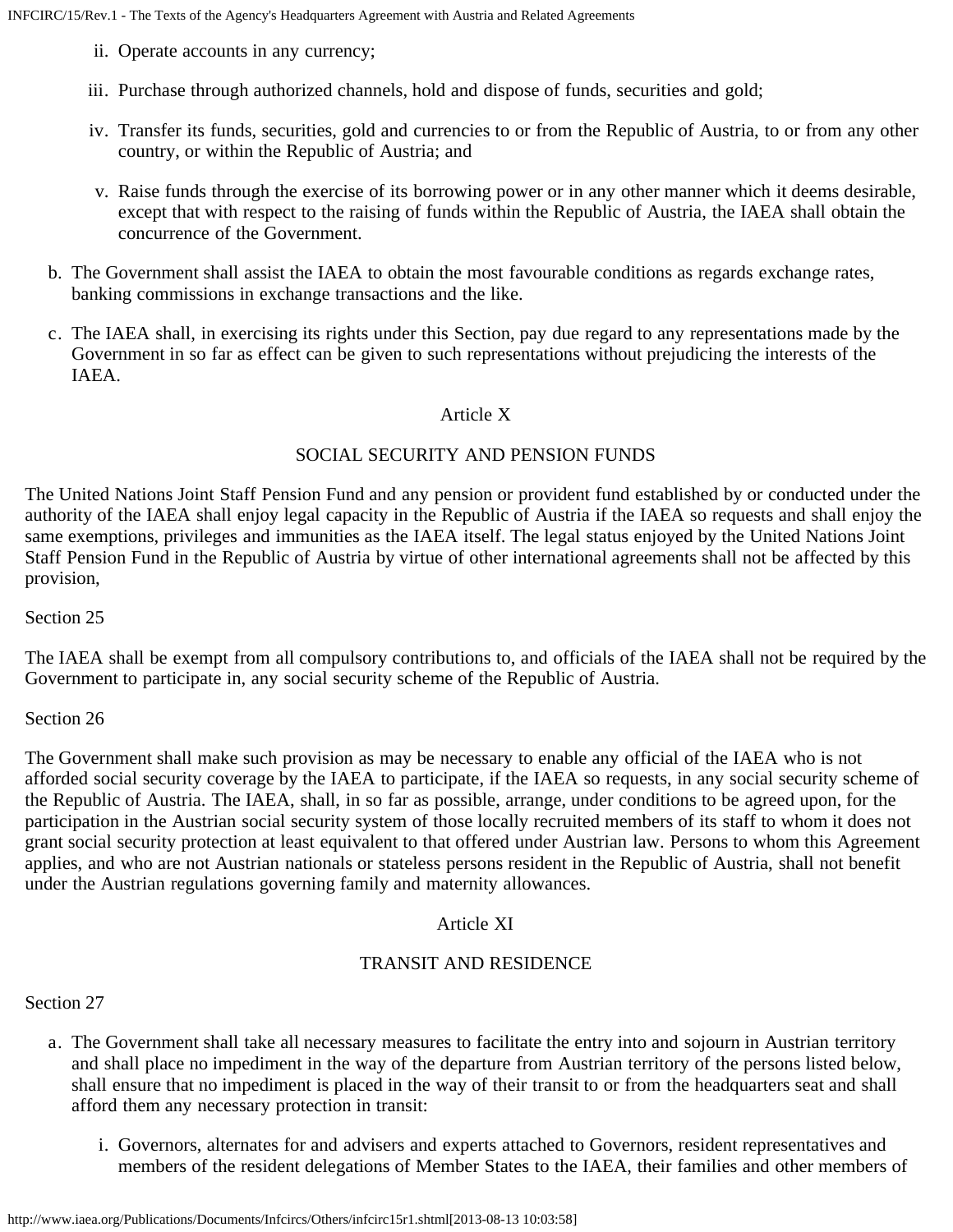their households, as well as clerical and other auxiliary personnel attached to the staffs of Governors or resident representatives and the spouses and dependent children of such personnel;

- ii. Representatives of Member States, their families and other members of their households as well as clerical and other auxiliary personnel attached to delegations of Member States and the spouses and dependent children of such personnel;
- iii. Officials of the IAEA, their families and other members of their households;
- iv. Officials of the United Nations or of any other organization brought into relationship with the IAEA pursuant to Article XVI.A of its Statute, who have official business with the IAEA, and their spouses and dependent children;
- v. Representatives of other organizations with which the IAEA has established consultative relations, who have official business with the IAEA;
- vi. Persons, other than officials of the IAEA, performing missions authorized by the IAEA or serving on committees or other subsidiary bodies of the IAEA, and their spouses;
- vii. Representatives of the press, radio, film, television or other information media, who have been accredited to the IAEA in its discretion after consultation with the Government;
- viii. Representatives of States which are not Members of the IAEA who are sent as observers, in accordance with rules adopted by the IAEA, to meetings convened by the IAEA; and
	- ix. Representatives of other organizations or other persons invited by the IAEA to the headquarters seat on official business. The Director General shall communicate the names of such persons to the Government before their intended entry.
- b. This Section shall not apply in the case of general interruptions of transportation, which shall be dealt with as provided in sub-section 12(b), and shall not impair the effectiveness of generally applicable laws relating to the operation of means of transportation.
- c. Visas which may be required by persons referred to in this Section shall be granted without charge and as promptly as possible.
- d. No activity performed by any person referred to in this Section in his official capacity with respect to the IAEA as indicated in sub-section (a) shall constitute a reason for preventing his entry into or his departure from the territory of the Republic of Austria or for requiring him to leave such territory.
- e. No person referred to in sub-section (a) shall be required by the Government to leave the Republic of Austria save in the event of an abuse of the right of residence, in which case the following procedures shall apply:
	- i. No proceeding shall be instituted to require any such person to leave the Republic of Austria except with the prior approval of the Federal Minister for Foreign Affairs of the Republic of Austria;
	- ii. In the case of a representative of a Member State, such approval shall be given only after consultation with the Government of the Member State concerned:
	- iii. In the case of any other person mentioned in sub-section (a), such approval shall be given only after consultation with the Director General, and if expulsion proceedings are taken against any such person the Director General shall have the right to appear or to be represented in such proceedings on behalf of the person against whom such proceedings are instituted; and
	- iv. Persons who are entitled to diplomatic privileges and immunities under Sections 30, 31 or 39 shall not be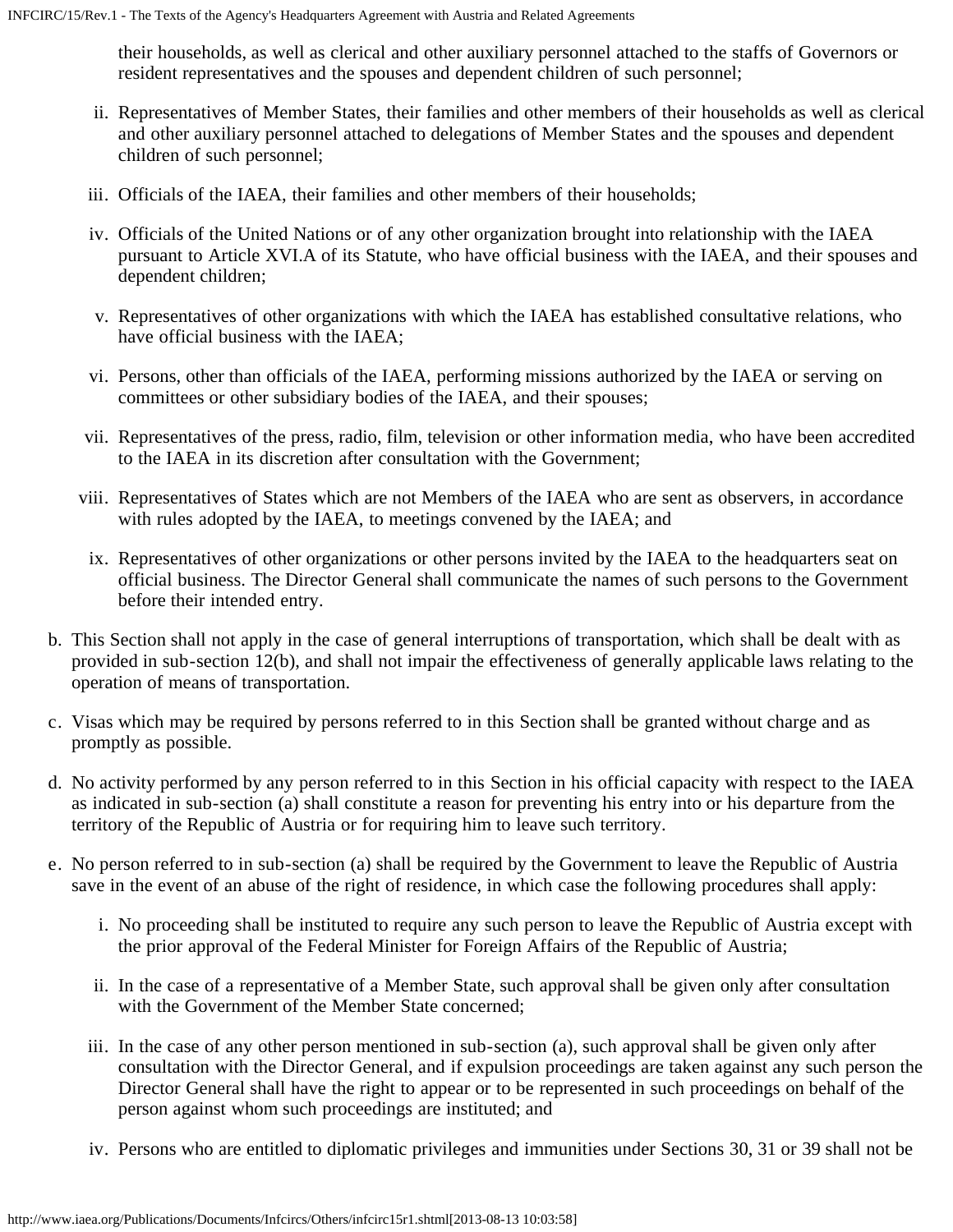required to leave the Republic of Austria otherwise than in accordance with the customary procedure applicable to members, having comparable rank, of the staffs of chiefs of diplomatic mission accredited to the Republic of Austria.

f. This Section shall not prevent the requirements of reasonable evidence to establish that persons claiming the rights granted by this Section come within the classes described in sub-section (a), or the reasonable application of quarantine and health regulations.

Section 28

The Director General and the appropriate Austrian authorities shall, at the request of either of them, consult as to methods of facilitating entrance into the Republic of Austria, and as to the use of available means of transportation, by persons coming from abroad who wish to visit the headquarters seat and who do not enjoy the privileges provided by Section 27.

#### Article XII

## PERMANENT MISSIONS TO THE IAEA

Section 29

Permanent missions to the IAEA of Member States shall enjoy the same privileges and immunities as are accorded to diplomatic missions in the Republic of Austria.

#### Article XIII

#### GOVERNORS AND RESIDENT REPRESENTATIVES TO THE IAEA

Section 30

Each Governor and each resident representative to the IAEA shall be entitled within the Republic of Austria to the same privileges and immunities as the Government accords to chiefs of diplomatic mission accredited to the Republic of Austria.

Section 31

Alternates for and advisers and experts attached to Governors and members of resident delegations of Member States to the IAEA shall be entitled to the same privileges and immunities as the Government accords to members, having comparable rank, of the staffs of chiefs of diplomatic mission accredited to the Republic of Austria.

Section 32

Clerical and other auxiliary personnel attached to the staff of a Governor or to a resident delegation of a Member State shall be accorded the same privileges and immunities as clerical and other auxiliary personnel of diplomatic missions

Article XIV

#### REPRESENTATIVES TO THE IAEA

Section 33

Representatives of Member States to any meetings convened by the IAEA shall, without prejudice to any other privileges and immunities which they may enjoy while exercising their functions and during their journeys to and from the headquarters seat, enjoy within and with respect to the Republic of Austria the following privileges and immunities: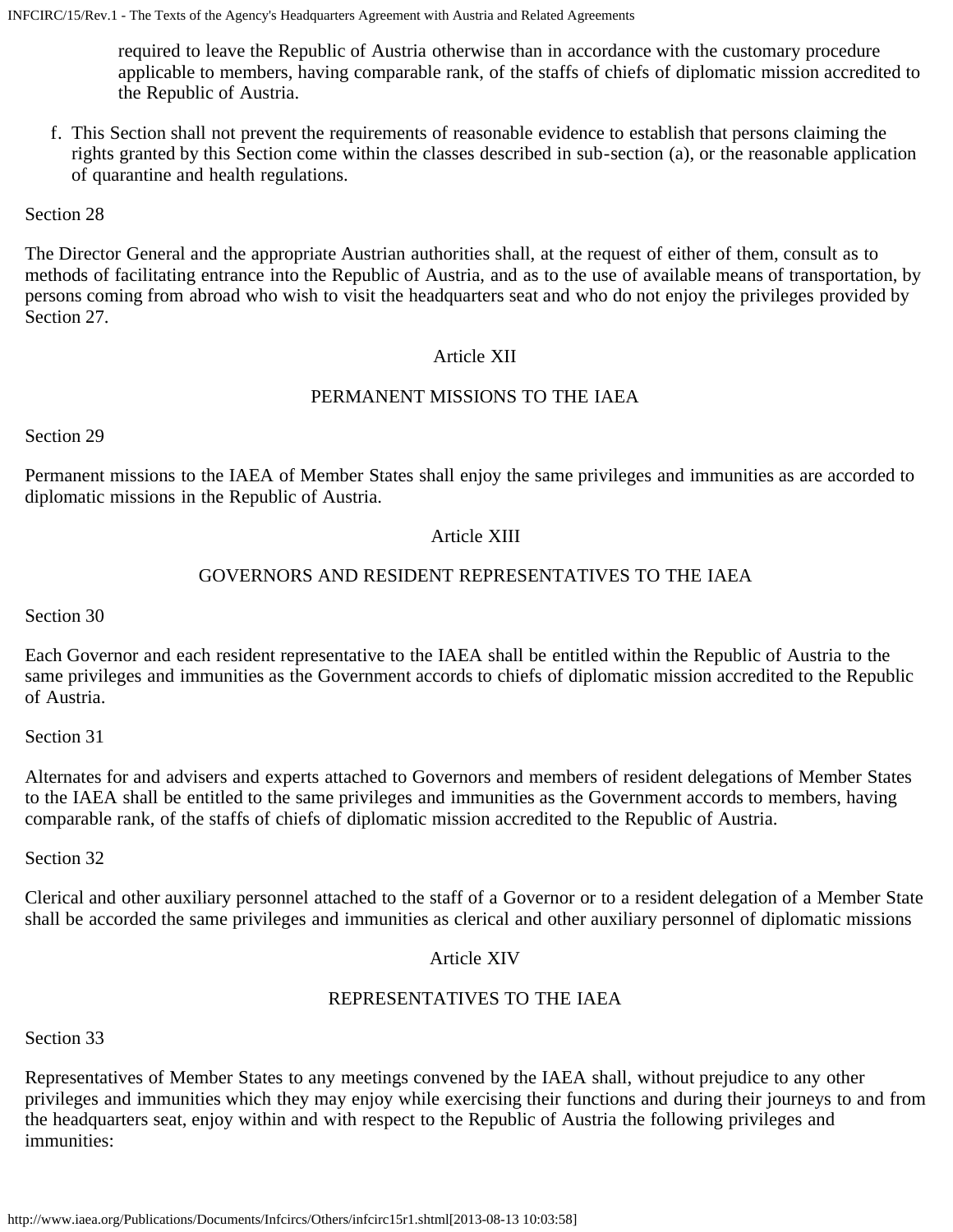- a. Immunity in respect of themselves, their spouses and their dependent children from personal arrest or detention and from seizure of their personal and official baggage;
- b. Immunity from legal process of any kind in respect of words spoken or written, and of all acts done by them, in the performance of their official functions, such immunity to continue notwithstanding that the persons concerned may no longer be engaged in the performance of such functions;
- c. Inviolability of all papers, documents and other official material;
- d. The right to use codes and to dispatch or receive papers, correspondence or other official material by courier or in sealed bags;
- e. Exemption with respect to themselves, their spouses, their dependent relatives and other members of their households from immigration restrictions, alien registration and national service obligations;
- f. The same protection and repatriation facilities with respect to themselves, their spouses, their dependent relatives and other members of their households as are accorded in time of international crisis to members, having comparable rank, of the staffs of chiefs of diplomatic mission accredited to the Republic of Austria;
- g. The same privileges with respect to currency and exchange restrictions as the Government accords to representatives of foreign Governments on temporary official missions; and
- h. The same immunities and facilities with respect to their personal and official baggage as the Government accords to members, having comparable rank, of the staffs of chiefs of diplomatic mission accredited to the Republic of Austria.

## Section 34

Clerical and other auxiliary personnel attached to a delegation of a Member State shall be accorded the same privileges and immunities as clerical and other auxiliary personnel of diplomatic missions.

## Section 35

Where the incidence of any form of taxation depends upon residence, periods during which the persons designated in Section 33 may be present in the Republic of Austria for the discharge of their duties shall not be considered as periods of residence. In particular, such persons shall be exempt from taxation on their salaries and emoluments during such periods of duty and shall be exempt from all tourist taxes.

## Section 36

The privileges and immunities accorded by this Article and Article XIII are conferred, not for the personal benefit of the individuals themselves, but in order to safeguard the independent exercise of their functions in connection with the IAEA. Consequently, it is incumbent upon a Member State to waive the immunity of any of its representatives in any case where, in the judgement of the Member State, the immunity would impede the course of justice and where it can be waived without prejudice to the purposes for which it was accorded.

## Section 37

- a. The IAEA shall communicate to the Government a list of persons within the scope of this Article and Article XIII and shall revise such list from time to time as may be necessary.
- b. The Government shall furnish persons within the scope of Article XIII and such other persons as may be appropriate with an identity card bearing the photograph of the holder. This card shall serve to identify the holder in relation to all Austrian authorities.

## Article XV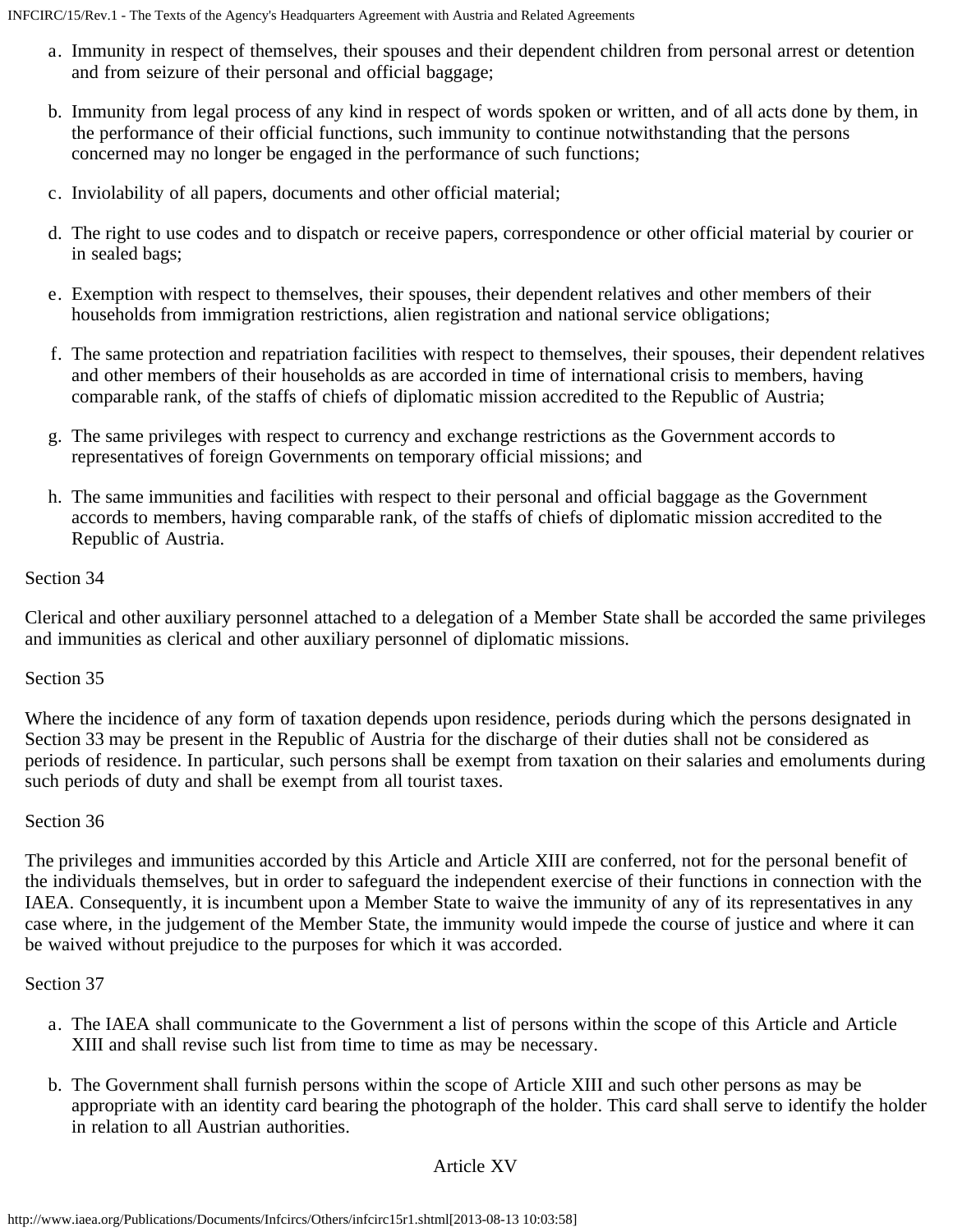## OFFICIALS OF THE IAEA

Section 38

Officials of the IAEA shall enjoy within and with respect to the Republic of Austria the following privileges and immunities:

- a. Immunity from legal process of any kind in respect of words spoken or written, and of acts performed by them, in their official capacity; such immunity to continue notwithstanding that the persons concerned may have ceased to be officials of the IAEA;
- b. Immunity from seizure of their personal and official baggage;
- c. Immunity from inspection of official baggage and, if the official comes within the scope of Section 39, immunity from inspection of personal baggage;
- d. Exemption from taxation in respect of the salaries, emoluments, indemnities and pensions paid to them by the IAEA or by one of the pension or provident funds referred to in Section 24 for services past or present or in connection with their service with the IAEA;
- e. Exemption from any form of taxation on income derived by them from sources outside the Republic of Austria;
- f. Exemption, with respect to themselves, their spouses, their dependent relatives and other members of their households from immigration restrictions and alien registration;
- g. Exemption from national service obligations, provided that, with respect to Austrian citizens, such exemption shall be confined to officials whose names have, by reason of their duties, been placed upon a list compiled by the Director General and approved by the Government; provided further that should officials, other than those listed, who are Austrian citizens be called up for national service, the Government shall, upon request of the Director General, grant such temporary deferments in the call-up of such officials as may be necessary to avoid interruption of the essential work of the IAEA;
- h. Freedom to acquire or maintain within the Republic of Austria or elsewhere foreign securities, foreign currency accounts and other movable and, under the same conditions applicable to Austrian nationals, immovable property; and at the termination of their IAEA employment the right to take out of the Republic of Austria through authorized channels without prohibition, or restriction, their funds in the same currency and up to the same amounts as they had brought into the Republic of Austria;
- i. The same protection and repatriation facilities with respect to themselves, their spouses, their dependent relatives and other members of their households as are accorded in time of international crisis to members, having comparable rank, of the staffs of chiefs of diplomatic mission accredited to the Republic of Austria;
- j. The right to import for personal use, free of duty and other levies, prohibitions and restrictions on imports:
	- i. Their furniture and effects in one or more separate shipments, and thereafter to import necessary additions to the same;
	- ii. One automobile every four years; and
	- iii. Limited quantities of certain articles for personal use or consumption and not for gift or sale; the IAEA may establish a commissary for the sale of such articles to its officials, to the Governors and resident representatives to the IAEA, and to those of their alternates, advisers and experts who have diplomatic status; a supplemental agreement shall be concluded between the Government and the IAEA to regulate the exercise of these rights.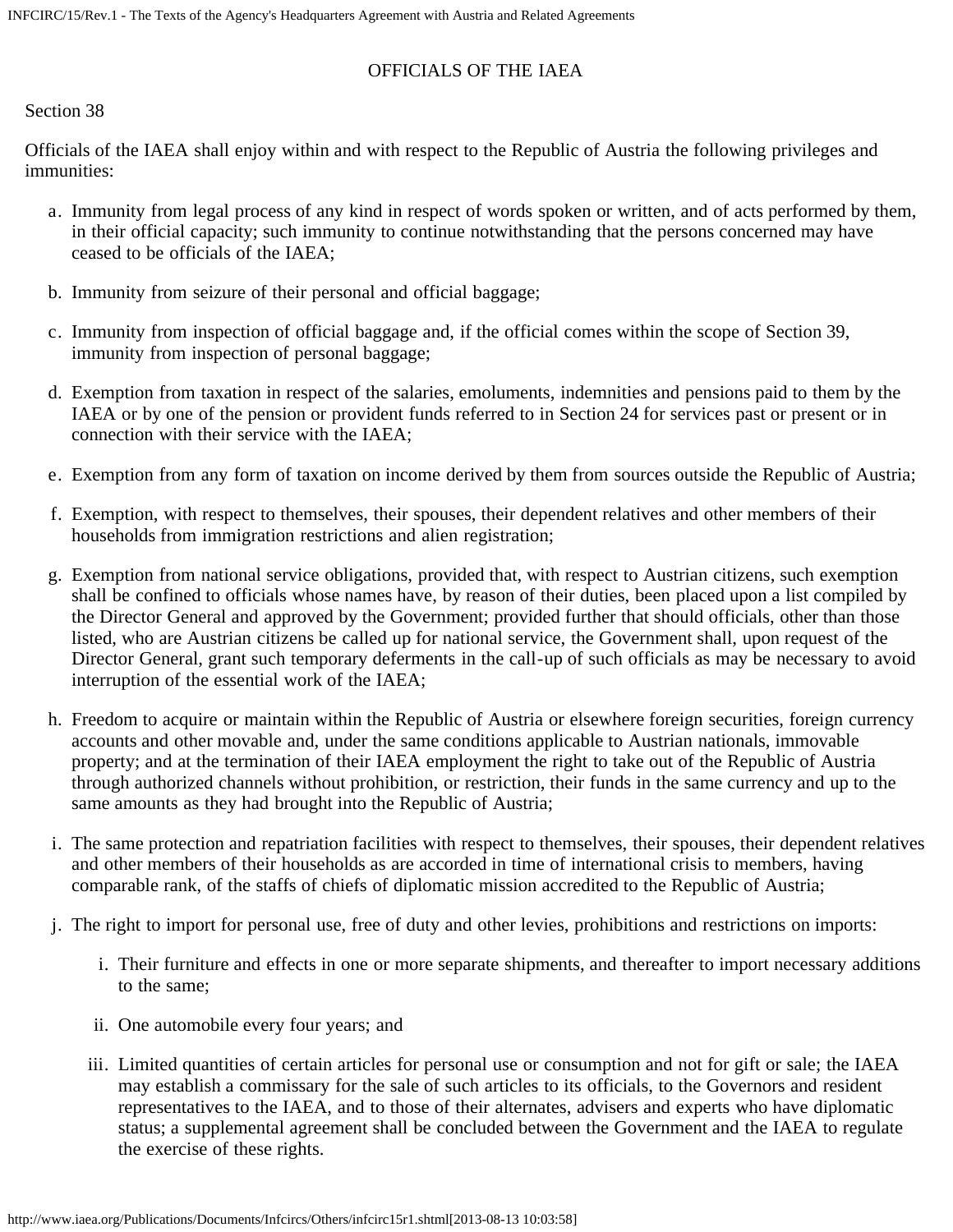### Section 39

In addition to the privileges and immunities specified in Section 38:

- a. The Director General shall be accorded the privileges and immunities, exemptions and facilities accorded to Ambassadors who are heads of mission;
- b. A Deputy Director General or a senior official of the IAEA, when acting on behalf of the Director General during his absence from duty, shall be accorded the same privileges and immunities, exemptions and facilities as are accorded to the Director General; and
- c. The Deputy Directors General and other officials having the professional grade of P-5 and above, and such additional categories of officials as may be designated, in agreement with the Government, by the Director General, in consultation with the Board of Governors, on the grounds of the responsibilities of their positions in the IAEA, shall be accorded the same privileges and immunities, exemptions and facilities as the Government accords to members, having comparable rank, of the staffs of chiefs of diplomatic mission accredited to the Republic of Austria.

## Section 40

- a. The privileges and immunities accorded by this Article are conferred in the interests of the IAEA and not for the personal benefit of the individuals themselves The immunities of officials of the IAEA shall be waived by the IAEA in cases where the immunity impedes the course of justice and where it can be waived without prejudice to the interest of the IAEA. In any case where these privileges and immunities arise, the official involved shall immediately report to the Director General who shall decide, in consultation where appropriate with the Board of Governors, whether they shall be waived. In the case of the Director General, the Board of Governors shall have the right to waive immunities.
- b. The IAEA and its officials shall co-operate at all times with the appropriate Austrian authorities to facilitate the proper execution of the laws of the Republic of Austria and to prevent the occurrence of any abuses in connection with the privileges and immunities accorded by this Article.

# Section 41

- a. The IAEA shall communicate to the Government a list of all officials of the IAEA and shall revise such list from time to time as may be necessary.
- b. The Government shall furnish persons within the scope of this Article with an identity card bearing the photograph of the holder. This card shall serve to identify the holder in relation to all Austrian authorities.

## Article XVI

## EXPERTS, MEMBERS OF IAEA MISSIONS AND COMMITTEES AND REPRESENTATIVES OF ORGANIZATIONS

## Section 42

Experts, other than those attached to Governors coming within the scope of Article XIII or other than officials of the IAEA coming within the scope of Article XV, performing missions authorized by, serving on committees or other subsidiary bodies of, or consulting at its request in any way with, the IAEA and representatives of organizations with which the IAEA has established relationship pursuant to Article XVI. A of its Statute, or representatives of organizations invited by the Board of Governors or the General Conference to the headquarters seat on official business, shall enjoy, within and with respect to the Republic of Austria, the following privileges and immunities so far as may be necessary for the effective exercise of their functions and during their journeys in connection with service on such missions, committees or other subsidiary bodies, and during attendance at the headquarters seat and at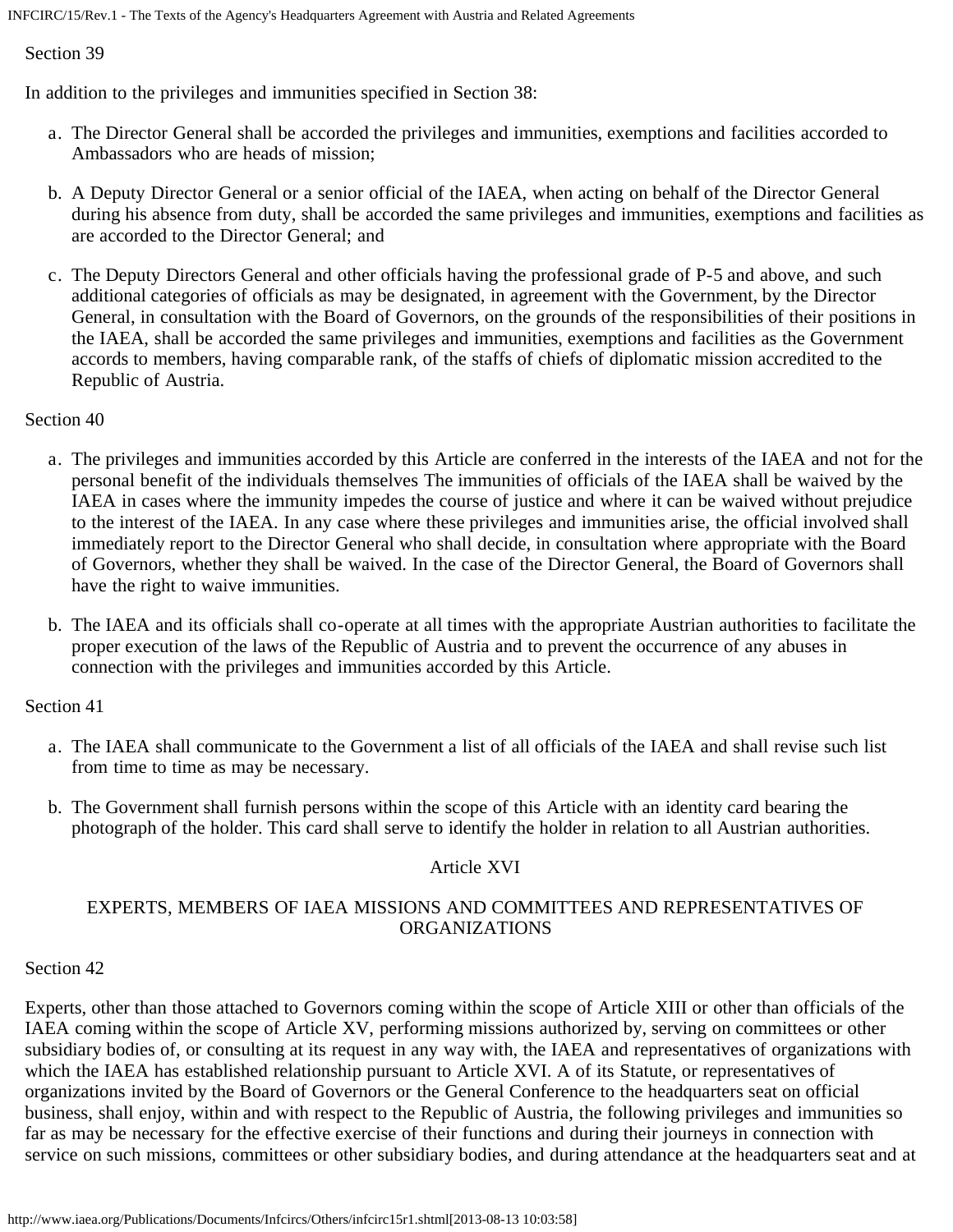such meetings:

- a. Immunity in respect of themselves, their spouses and their dependent children from personal arrest or detention and from seizure of their personal and official baggage;
- b. Immunity from legal process of any kind with respect to words spoken or written, and all acts done by them, in the performance of their official functions, such immunity to continue notwithstanding that the persons concerned may no longer be employed on missions for, serving on committees of, or acting as consultants for, the IAEA, or may no longer be present at the headquarters seat or attending meetings convened by the IAEA;
- c. Inviolability of all papers, documents and other official material;
- d. The right, for the purpose of all communications with the IAEA, to use codes and to dispatch or receive papers, correspondence or other official material by courier or in sealed bags;
- e. Exemption with respect to themselves and their spouses from immigration restrictions, alien registration and national service obligations;
- f. The same protection and repatriation facilities with respect to themselves, their spouses, their dependent relatives and other members of their households as are accorded in time of international crisis to members having comparable rank, of the staffs of chiefs of diplomatic mission accredited to the Republic of Austria;
- g. The same privileges with respect to currency and exchange restrictions as are accorded to representatives of foreign Governments on temporary official missions; and
- h. The same immunities and facilities with respect to their personal and official baggage as the Government accords to members, having comparable rank, of the staffs of chiefs of diplomatic mission accredited to the Republic of Austria.

## Section 43

- a. Where the incidence of any form of taxation depends upon residence, periods during which the persons designated in Section 42 may be present in the Republic of Austria for the discharge of their duties shall not be considered as periods of residence. In particular, such persons shall be exempt from taxation on their salaries and emoluments received from the IAEA during such periods of duty and shall be exempt from all tourist taxes.
- b. The privileges and immunities accorded by this Article are conferred in the interest of the IAEA and not for the personal benefit of the individuals themselves. The IAEA shall waive the immunity granted under this Article to any such individuals in any case where, in the opinion of the IAEA, the immunity would impede the course of justice and could be waived without prejudice to the interest of the IAEA.

#### Section 44

- a. The IAEA shall communicate to the Government a list of persons within the scope of this Article and shall revise such list from time to time as may be necessary.
- b. The Government shall furnish persons within the scope of this Article with an identity card bearing the photograph of the holder. This card shall serve to identify the holder in relation to all Austrian authorities

## Article XVII

## LAISSEZ-PASSER

#### Section 45

The Government shall recognize and accept as a valid travel document the United Nations laissez-passer issued to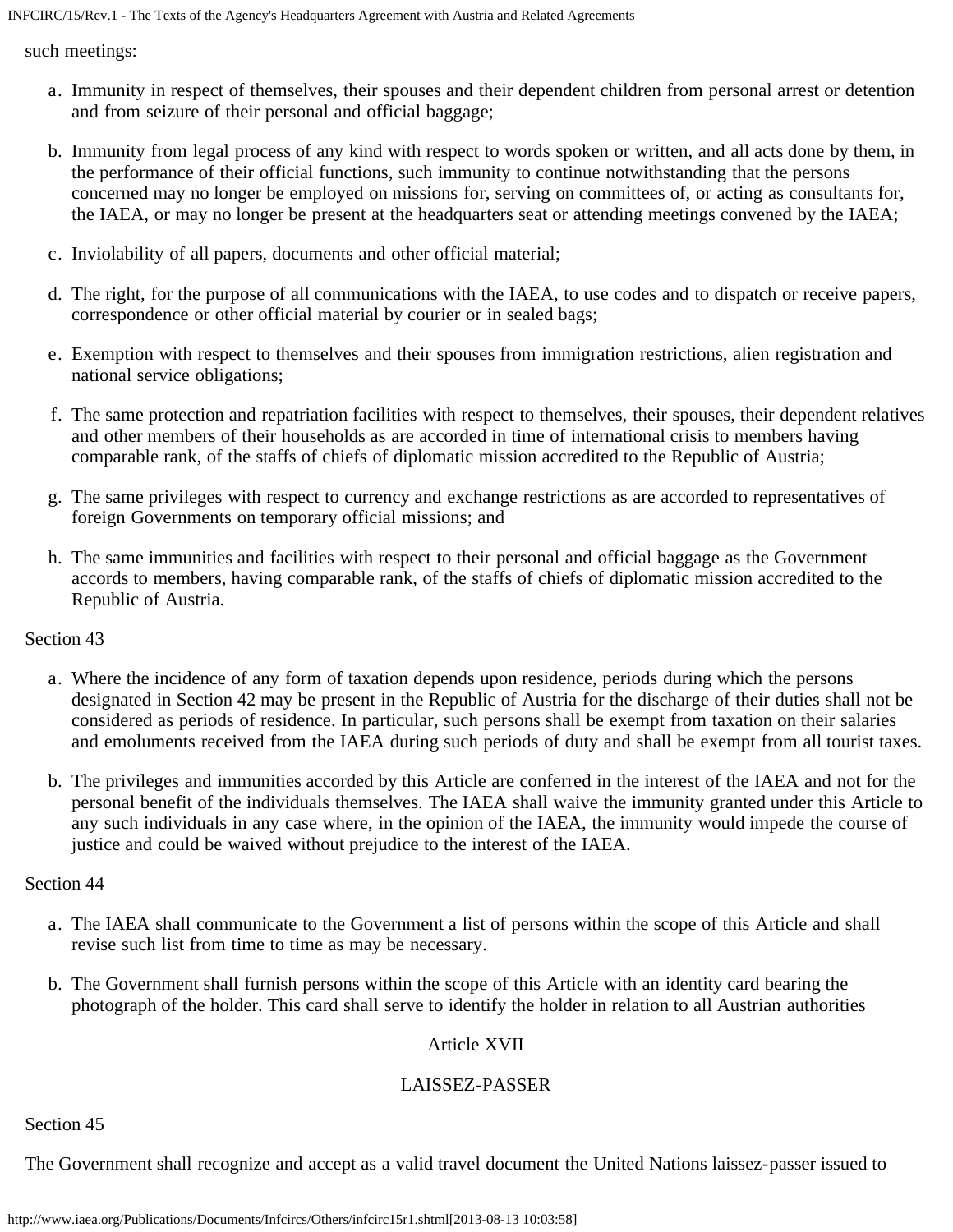officials of the IAEA.

# Article XVIII

### GENERAL PROVISIONS

Section 46

The Republic of Austria shall not incur by reason of the location of the headquarters seat of the IAEA within its territory any international responsibility for acts or omissions of the IAEA or of its officials acting or abstaining from acting within the scope of their functions, other than the international responsibility which the Republic of Austria would incur as a Member of the IAEA.

Section 47

- a. If the Government considers it necessary to take, without prejudice to the independent and proper working of the IAEA, precautions for the security of the Republic of Austria affecting the operation of any Article of this Agreement, it shall approach the IAEA as rapidly as circumstances allow in order to determine by mutual agreement the measures necessary to protect the interest of the IAEA.
- b. The IAEA shall co-operate with the Government to avoid any prejudice to the security of the Republic of Austria resulting from its activities.

Section 48

- a. The Director General shall take every precaution to ensure that no abuse of a privilege or immunity conferred by this Agreement shall occur, and for this purpose shall, with the approval of the Board of Governors, establish such rules and regulations as may be deemed necessary and expedient, for officials of the IAEA and for such other persons as may be appropriate.
- b. Should the Government consider that an abuse of a privilege or immunity conferred by this Agreement has occurred, the Director General shall, upon request, consult with the appropriate Austrian authorities to determine whether any such abuse has occurred. If such consultations fail to achieve a result satisfactory to the Director General and to the Government, the matter shall be determined in accordance with the procedure set out in Section 51.
- c. Officials of the IAEA who are Austrian nationals or stateless persons resident in the Republic of Austria shall enjoy the privileges and immunities, exemptions and facilities accorded by this Agreement to the extent recognized by international law as accepted by the Government, provided, however, that Sections 25 and 26 and sub-sections 38(a), 38(d) and 38(g) shall, in any event, apply to them. They shall also have access to the Commissary established in accordance with sub-section 38(j)(iii), the exercise of this right being regulated by the supplemental agreement provided for in that sub-section. Experts of the IAEA who are Austrian nationals or stateless persons resident in the Republic of Austria shall enjoy only the privileges and immunities, exemptions and facilities accorded by sub-sections  $42(a)$ ,  $42(b)$ ,  $42(c)$ ,  $42(d)$ ,  $42(g)$  and  $42(h)$ .
- d. This Agreement shall apply irrespective of whether the Government maintains or does not maintain diplomatic relations with the State concerned and irrespective of whether the State concerned grants a similar privilege or immunity to the diplomatic envoys or nationals of the Republic of Austria.

## Article XIX

## SUPPLEMENTAL AGREEMENTS AND SETTLEMENT OF DISPUTES

Section 49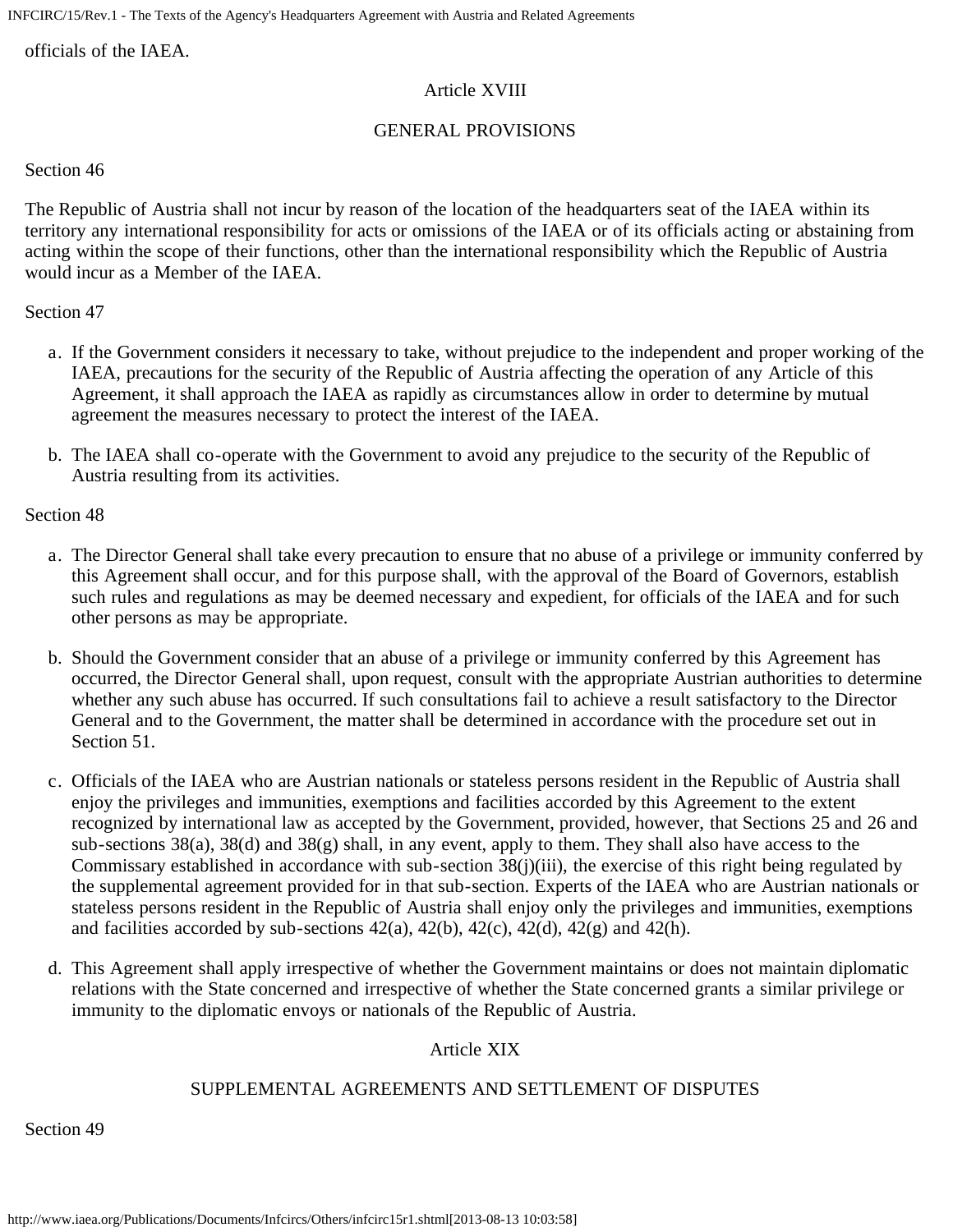- a. The IAEA and the Government may enter into such supplemental agreements as may be necessary.
- b. Upon the entry into force with respect to the Republic of Austria of any convention conferring privileges and immunities on the IAEA, such convention and this Agreement shall, if and to the extent that they deal with the same subject matter, be treated, wherever possible, as complementary; but in case of conflict, the provisions of this Agreement shall prevail.
- c. If and to the extent that the Government shall enter into any agreement with any intergovernmental organization containing terms or conditions more favourable to that organization than similar terms or conditions of this Agreement, the Government shall extend such more favourable terms or conditions to the IAEA by means of a supplemental agreement.

#### Section 50

The IAEA shall make provision for appropriate methods of settlement of:

- a. Disputes arising out of contracts and disputes of a private law character to which the IAEA is a party; and
- b. Disputes involving an official of the IAEA who, by reason of his official position, enjoys immunity, if such immunity has not been waived by the IAEA.

### Section 51

Any dispute between the IAEA and the Government concerning the interpretation or application of this Agreement or of any supplemental agreement, or any question affecting the headquarters seat or the relationship between the IAEA and the Government, which is not settled by negotiation or other agreed mode of settlement, shall be referred for final decision to a tribunal of three arbitrators: one to be chosen by the Director General, one to be chosen by the Federal Minister for Foreign Affairs of the Republic of Austria, and the third, who shall be chairman of the tribunal, to be chosen by the first two arbitrators. Should the first two arbitrators fail to agree upon the third within six months following the appointment of the first two arbitrators, such third arbitrator shall be chosen by the President of the International Court of Justice at the request of the IAEA or the Government.

## Article XX

## OPERATION OF THIS AGREEMENT

## Section 52

- a. This Agreement shall enter into force upon an Exchange of Notes between the Director General duly authorized thereto and the duly authorized representative of the Federal President of the Republic of Austria.
- b. Consultations with respect to modification of this Agreement shall be entered into at the request of the IAEA or the Government. Any such modification shall be by mutual consent.
- c. This Agreement shall be construed in the light of its primary purpose of enabling the IAEA at its headquarters in the Republic of Austria fully and efficiently to discharge its responsibilities and fulfil its purposes.
- d. Whenever this Agreement imposes obligations on the appropriate Austrian authorities, the ultimate responsibility for the fulfillment of such obligations shall rest with the Government.
- e. This Agreement shall cease to be in force:
	- i. By mutual consent of the IAEA and the Government; and
	- ii. If the permanent headquarters of the IAEA is removed from the territory of the Republic of Austria, except for such provisions as may be applicable in connection with the orderly termination of the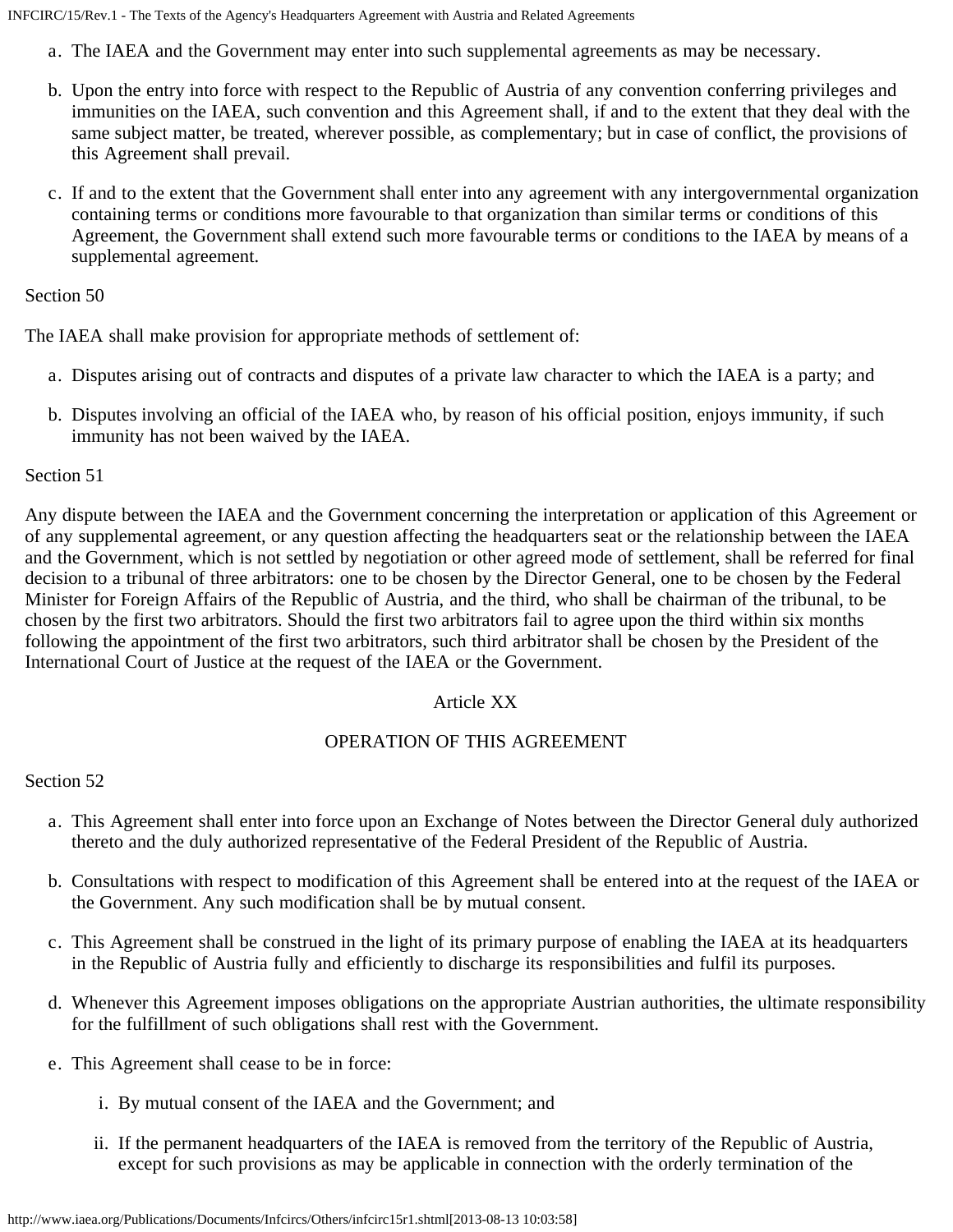operations of the IAEA at its permanent headquarters in the Republic of Austria and the disposal of its property therein.

IN WITNESS WHEREOF the respective representatives, duly authorized thereto, have signed this Agreement.

DONE at Vienna, this 11 day of December one thousand nine hundred and fifty-seven, in two copies in the Chinese, English, French, Russian, Spanish and German languages, each text being equally authentic.

For the INTERNATIONAL ATOMIC ENERGY AGENCY:

*(signed)* Sterling Cole

For the REPUBLIC OF AUSTRIA: *(signed)* Leopold Figl

**II**

### **Supplemental Agreement on Currency Exchange Facilities for the Purpose of Implementing Article IX, Section 23, of the Agreement Between the International Atomic Energy Agency and the Republic of Austria Regarding the Headquarters of the International Atomic Energy Agency**

*(This Agreement entered into force on 1 March 1958.)*

## *Text of a letter dated 11 December 1957 from the Federal Minister for Foreign Affairs of the Republic of Austria to the Director General of the Agency*

"I have the honour to inform you that the provisions of Section 23 of the Agreement signed this day between the Republic of Austria and the International Atomic Energy Agency regarding the headquarters of the International Atomic Energy Agency should be supplemented as set forth below:

"With regard to transfers of Schilling funds by the International Atomic Energy Agency, the provisions of Section 23 of the Headquarters Agreement shall be understood as follows:

- a. Schilling funds acquired by the International Atomic Energy Agency through the sale of freely convertible currency (ie. at present U. S. dollars, Canadian dollars, and free Swiss francs) may be transferred into any currency, whereas the transfer of Schilling funds of other origin into other currencies shall be subject to the limitations generally applicable to transfers into such currencies under the Austrian regulations.
- b. Officials and experts of the International Atomic Energy Agency shall be allowed, over and above the facilities granted by the Headquarters Agreement, to make transfers to other countries up to a maximum amount of one thousand U. S. dollars per year, to the debit of the Schilling accounts held in their names at Austrian credit institutions. If officials or experts of the International Atomic Energy Agency wish to make Schilling transfers exceeding the maximum amount mentioned above, such transfers shall be authorized by the Austrian authorities up to the amount of all salary previously received in Schillings by the person concerned from the International Atomic Energy Agency, provided that the International Atomic Energy Agency agrees that the amount to be transferred shall be deducted from the transferable Schilling balance of the International Atomic Energy Agency referred to in sub-paragraph (a) above.

"If the text of the Supplemental Agreement set forth above is satisfactory to the International Atomic Energy Agency, I should be honoured to receive official confirmation to that effect.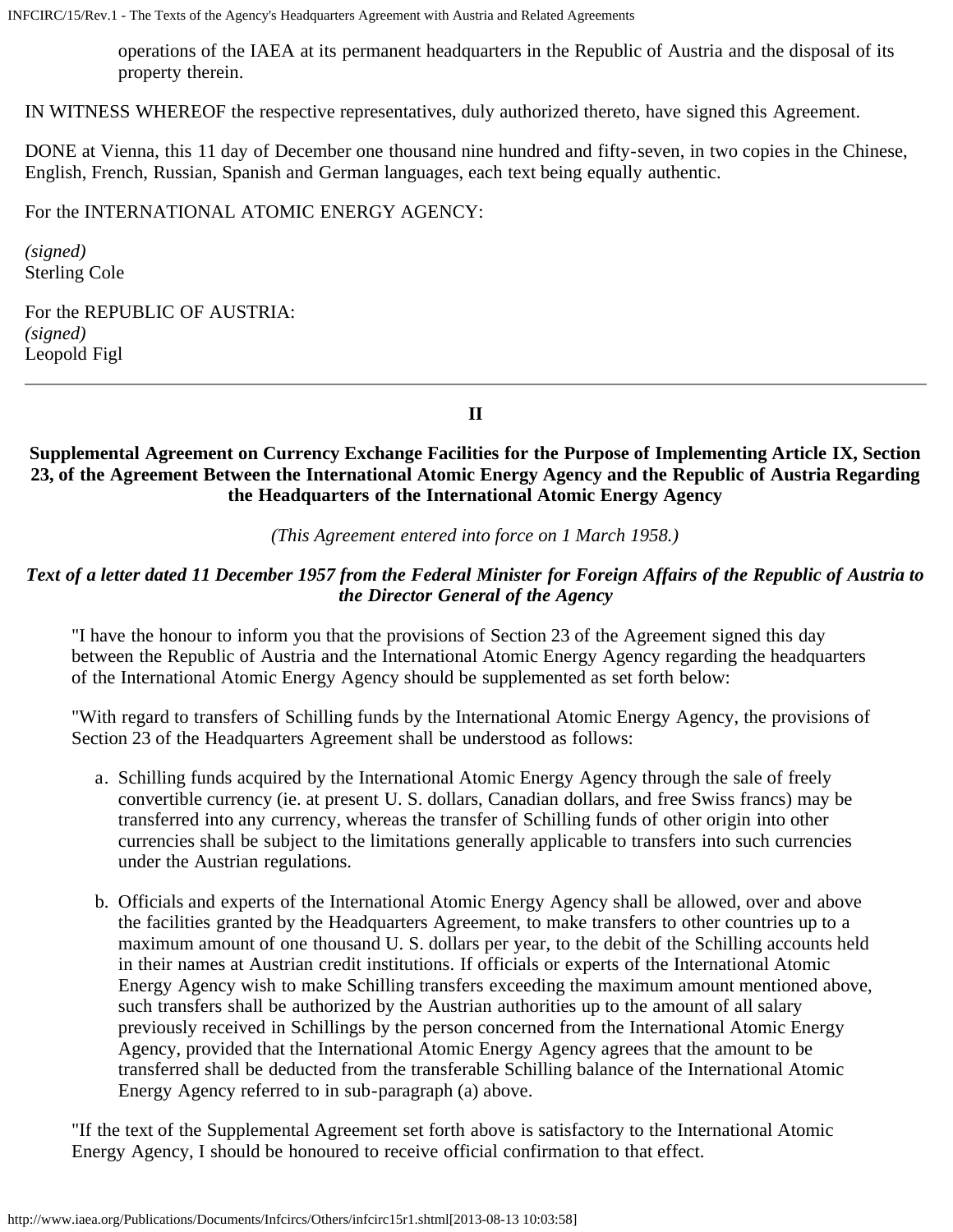"If confirmed by the International Atomic Energy Agency this Supplemental Agreement will become binding on the Republic of Austria and on the Agency from the day on which the Headquarters Agreement enters into force."

### **Text of the Director General's reply of 11 December 1957**

"I have the honour to acknowledge receipt of your letter of today's date which reads as follows:

*[Here follows the text of the letter of the Federal Minister for Foreign Affairs]*

"I have the honour to confirm that the contents of your letter are accepted by the International Atomic Energy Agency."

#### **III**

#### **Supplemental Agreement on the Temporary Headquarters Seat for the Purpose of Implementing Article II, Section 3, of the Agreement Between the International Atomic Energy Agency and the Republic of Austria Regarding the Headquarters of the International Atomic Energy Agency**

#### *(This Agreement entered into force on 3 June 1958 upon signature.)*

The Republic of Austria, represented by the Bundeskanzler (Federal Chancellor) and the International Atomic Energy Agency with its Headquarters in Vienna, represented by its Director General, for the purpose of implementing the provisions of the Headquarters Agreement of 11 December 1957 relating to the temporary Headquarters of the Agency, have concluded the following supplemental agreement:

#### Article I

The Republic of Austria grants to the IAEA and the IAEA accepts from the Republic of Austria the right to move to and use for the purposes of the IAEA for an indefinite time the buildings in Vienna I, 11-13 Kaerntnerring, official map No. 575, within EZ. 575 KG of the City and in Vienna, Mahlerstrasse 12, within EZ. 735 KG of the City, together with the equipment and facilities installed in the buildings which are specified in the attached list A *(not reproduced in this document)* which is a part of this agreement.

#### Article II

The IAEA shall take possession of the aforesaid buildings subject to certain existing leases specified in the attached list B *(not reproduced in this document)*. The Republic of Austria undertakes to terminate those leases as soon as possible by legal means and to give possession of the premises involved to the IAEA after they have been altered in the same way as provided in Article III.

#### Article III

The Republic of Austria, at its own expense and in consultation with the IAEA, will alter the buildings to be put in the possession of the latter in accordance with Article I, to meet the reasonable requirements of the IAEA.

These alterations will be finished in the course of the month of July 1958.

Upon termination of the alterations the IAEA will take possession of the premises by an authorized person and will release the Republic of Austria from its obligations with regard to the delivery of the buildings subject of this agreement.

#### Article IV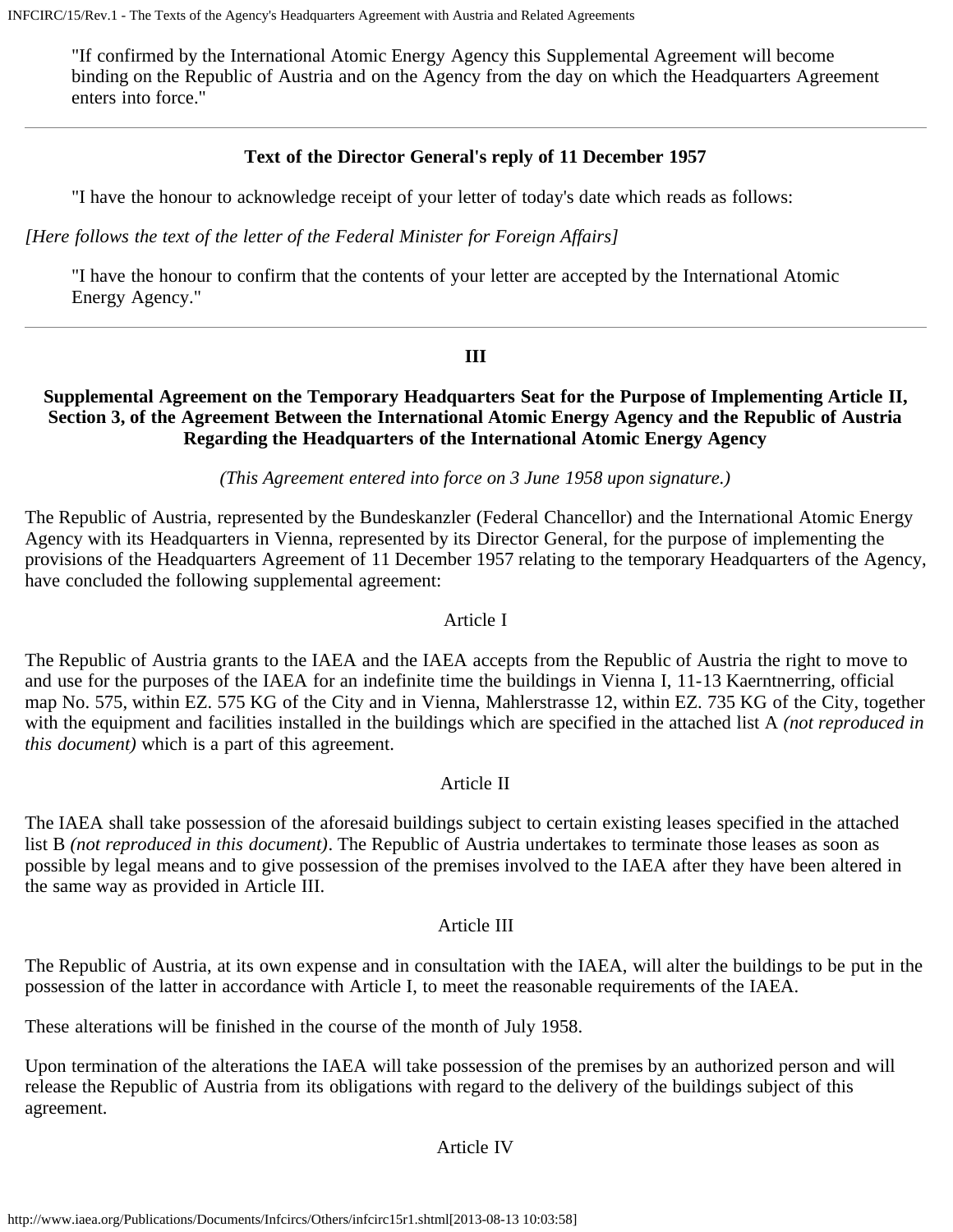The IAEA is entitled to use the altered buildings in accordance with the requirements of the IAEA and has the obligation to return the said buildings upon termination of this agreement to the Republic of Austria in an orderly condition. However, the IAEA is not bound to re-establish the condition of the buildings as they were prior to the alterations executed in accordance with Article III and Article V.

#### Article V

After the completion of the initial alterations by the Republic of Austria, further alterations may be made by the IAEA at its own expense with the consent of the Republic of Austria.

#### Article VI

The Republic of Austria will, at its own expense, transfer in stages, to be completed by 15 August 1958, the telephone switchboard which is presently installed in the Musikakademie for the purposes of the IAEA to the buildings which are the subject of this agreement.

#### Article VII

The alterations to be performed by the Republic of Austria in accordance with Article III do not include the supply of movable furniture and equipment.

#### Article VIII

After delivery of possession of the buildings subject of this agreement to the IAEA, the IAEA will take care of their orderly maintenance, including installations and facilities of any kind, especially gas, water and current supplies, heating plant, lift, etc., at its own expense, However, the prevention and the repair of major structural damage are the responsibility of the Republic of Austria.

#### Article IX

All current expenses for personnel, maintenance and operation, as well as service charges, are borne by the IAEA. However, the IAEA will not be responsible for any real estate or property taxes or fees, or for any insurance required by law.

After submission of the accounts, the IAEA will reimburse the Republic of Austria for all expenses incurred since 1 April 1958 for personnel, maintenance and operation, as well as service charges with respect to the buildings subject of this agreement which have been advanced by the Republic of Austria.

## Article X

For use of the premises subject of this agreement, the IAEA shall pay to the Republic of Austria a yearly nominal rent of AS 1.- payable for the first time on 1 August 1958 and thereafter every first day of August of the following years.

#### Article XI

This present agreement is irrevocable on the part of the Republic of Austria.

The IAEA may terminate this agreement on six months' written notice.

## Article XII

If in time the IAEA needs more office space than it enjoys in the buildings put in its possession in accordance with the present agreement, the Council of Ministers of the Republic of Austria will give sympathetic consideration to a request by the IAEA that the Republic should construct two additional floors of the buildings at its own expense.

#### Article XIII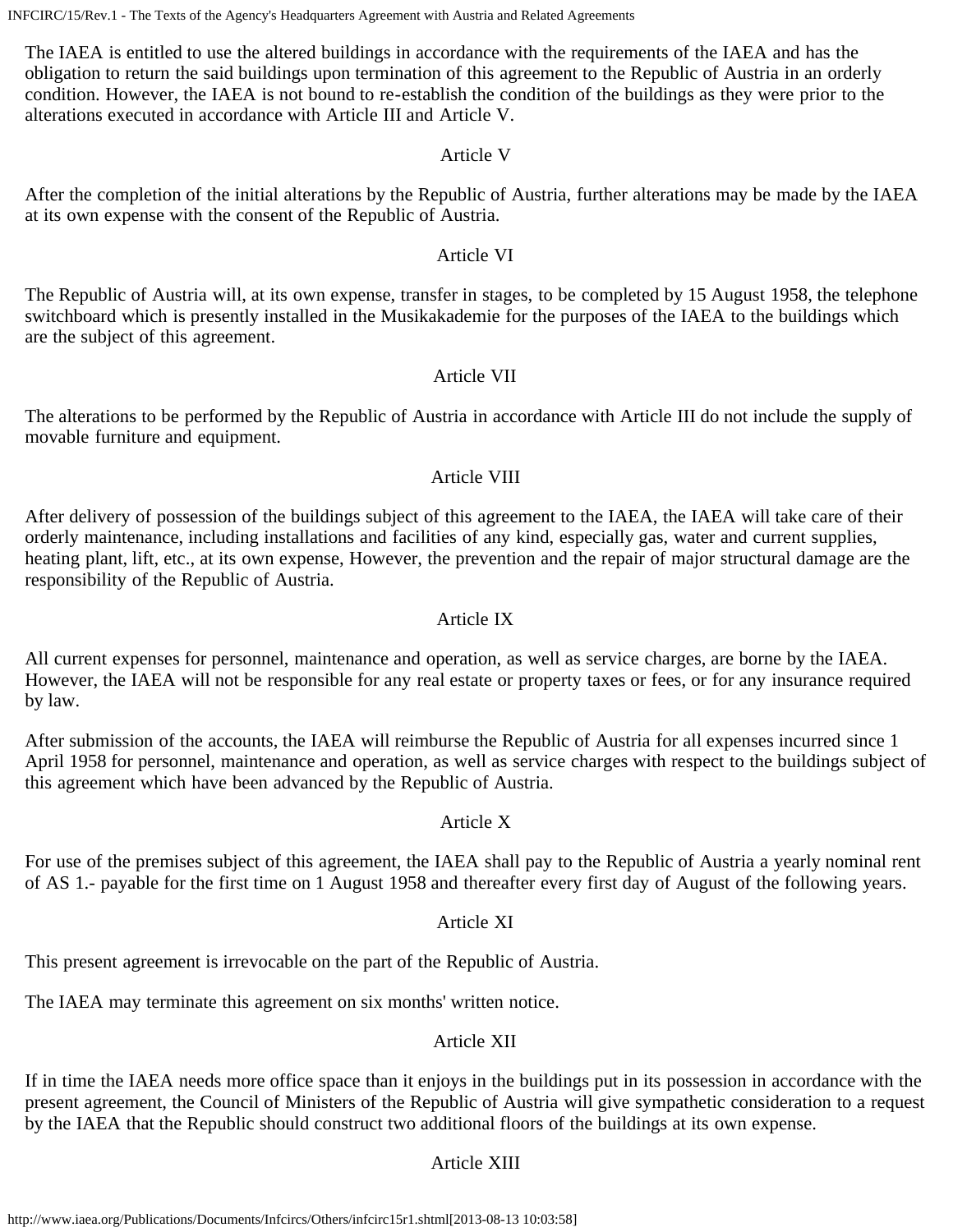If the premises described in this supplemental agreement, including the two floors which may be erected according to Article XII, should not suffice for the needs of the IAEA for its temporary Headquarters, the Republic of Austria will endeavour, in consultation with the IAEA, to provide the Agency with other additional office facilities.

#### Article XIV

All fees payable in connection with this supplemental agreement are borne by the Republic of Austria.

#### Article XV

The legal relations between the IAEA and the Republic of Austria in regard to the buildings which are the subject of this agreement in so far as they are not covered by this agreement are exclusively governed by the Agreement between the Republic of Austria and the IAEA regarding the Headquarters of the IAEA, of 11 December 1957, and by public international law.

Done in Vienna, 3rd of June, 1958

*(signed)* Sterling Cole For the International Atomic Energy Agency For the Republic of Austria

*(signed)* Julius Raab

#### **IV**

**Supplemental Agreement on the Establishment of an Agency Commissary, for the Purpose of Implementing Section 38(j)(iii) of the Agreement of 11 December 1957 Between the International Atomic Energy Agency and the Republic of Austria Regarding the Headquarters of the International Atomic Energy Agency, as Amended by the Agreement of 4 June 1970**

*(This Agreement entered into force on 1 April 1972.)*

## *Text of a Note dated 1 March 1972 from the Director General of the Agency to the Federal Minister for Foreign Affairs of the Republic of Austria*

"Article XV, Section 38(j) of the Agreement between the International Atomic Energy Agency and the Republic of Austria regarding the Headquarters of the International Atomic Energy Agency of 11 December 1957 as amended by the Agreement between the International Atomic Energy Agency and the Republic of Austria of 4 June 1970 provides that officials of the International Atomic Energy Agency as defined in its Article I, Section l(o), shall have:

"The right to import for personal use, free of duty and other levies, prohibitions and restrictions on imports;"

"Limited quantities of certain articles for personal use or consumption and not for gift or sale; the IAEA may establish a commissary for the sale of such articles to its officials, to the Governors and Resident Representatives to the IAEA and those of their alternates, advisers and experts who have diplomatic status; a Supplemental Agreement shall be concluded between the Government and the IAEA to regulate the exercise of these rights."

"This Note contains a proposal for a Supplemental Agreement as provided for above, the terms of which are as follows.

"The International Atomic Energy Agency (hereinafter referred to as 'the IAEA') and the Federal Government of the Republic of Austria (hereinafter referred to as 'the Government'), for the purpose of implementing the relevant provisions of Article XV, Section 38(j)(iii) of the Agreement between the IAEA and the Republic of Austria regarding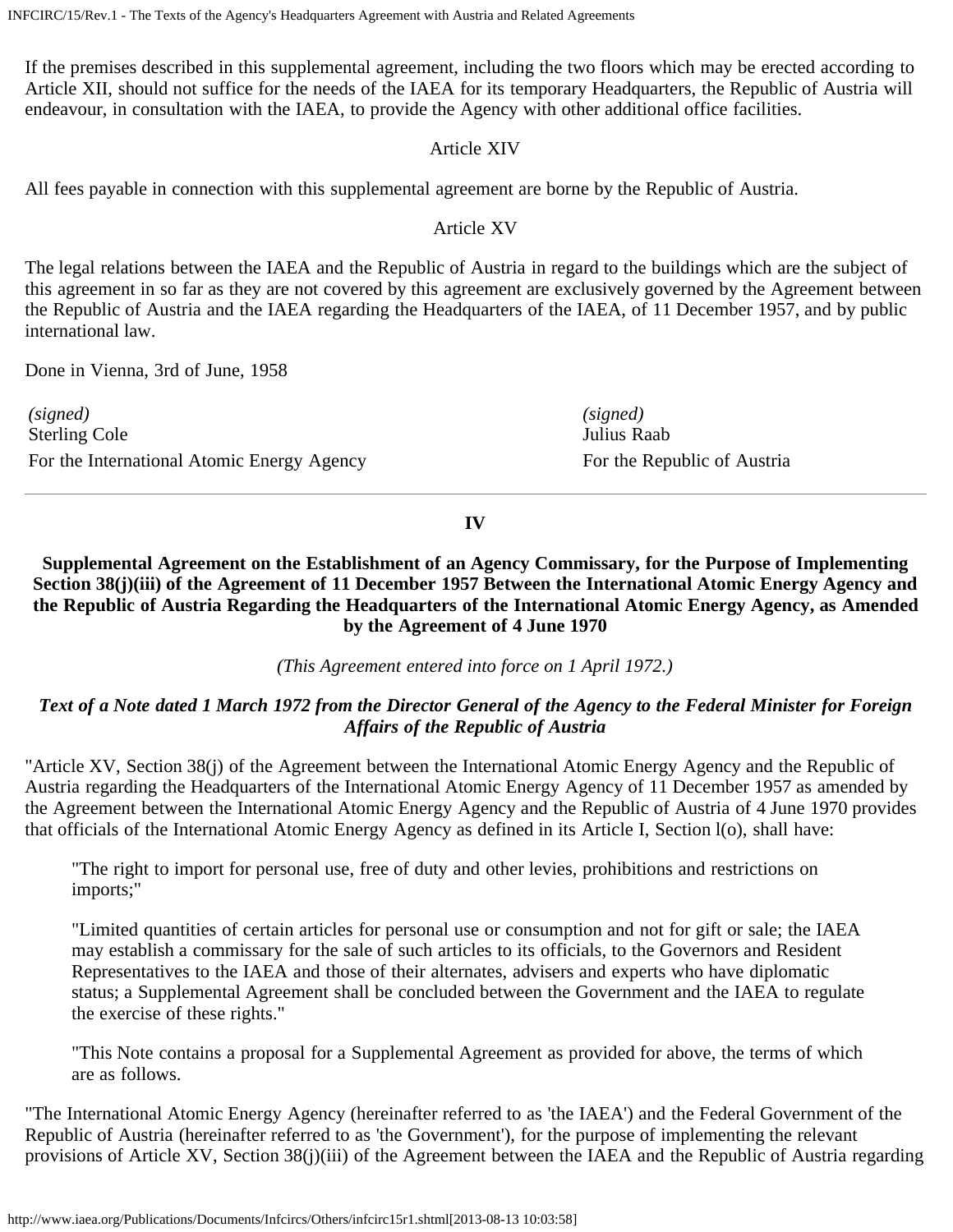the Headquarters of the IAEA of 11 December 1957 as amended by the Agreement between the IAEA and the Republic of Austria of 4 June 1970 (hereinafter referred to as 'the Headquarters Agreement'), have agreed as follows:

## Article I

The importation of limited quantities of certain articles (except automobiles, furniture and personal effects, to which the provisions of Article XV, Section 38(j)(i) and(ii) of the Headquarters Agreement apply) for personal use and consumption of the persons referred to in Article II and also for the purpose defined in Article V will be effectuated by a service within the IAEA called the 'Commissary'. Regulations to be issued by the Director General of the IAEA will ensure that this privilege is used consistently with the provisions of the Headquarters Agreement and especially that the imported articles shall not be used for gift or sale. Such regulations will be communicated to the Government for information.

## Article II

- 1. The following categories of persons shall have access to the Commissary:
	- a. Officials of the IAEA as well as officials of the United Nations and of the specialized agencies attached to the IAEA on a continuing basis;
	- b. Governors and Resident Representatives to the IAEA and those of their alternates, advisers and experts who have diplomatic status - Austrian nationals and stateless persons resident in Austria excluded;
	- c. The heads of delegations of Member States to meetings of or convened by the IAEA Austrian nationals and stateless persons resident in Austria excluded.
- 2. It is understood that persons referred to in paragraph (1) above who have access to the Commissary of another international organization shall have access to the IAEA Commissary only if and as long as they waive their right of access to that other Commissary.
- 3. The IAEA shall communicate to the Government a list of persons having access to the Commissary under paragraph (l)(b) above and shall revise such list from time to time as may be necessary.

## Article III

The categories of articles which may be imported for and sold by the Commissary

- 1. Tobacco products and smoking equipment
- 2. Alcoholic beverages
- 3. Non-alcoholic beverages
- 4. Foodstuffs and alimentary products
- 5. Cosmetics and toilet preparations (including perfumes); deodorants, tooth brushes, razors and razor blades
- 6. Scouring preparations; polishes and similar products for furniture, floors, carpets and silver articles; dusters and similar cleaning cloths; cloths and sponges of plastic material
- 7. Soaps, surface-active preparations and washing preparations; glazings and dressings for textiles; disinfectants, insecticides and similar products
- 8. Medical supplies and pharmaceuticals, excluding those requiring a doctor's control
- 9. Writing and wrapping materials (including printed greeting cards); paper napkins, paper towels and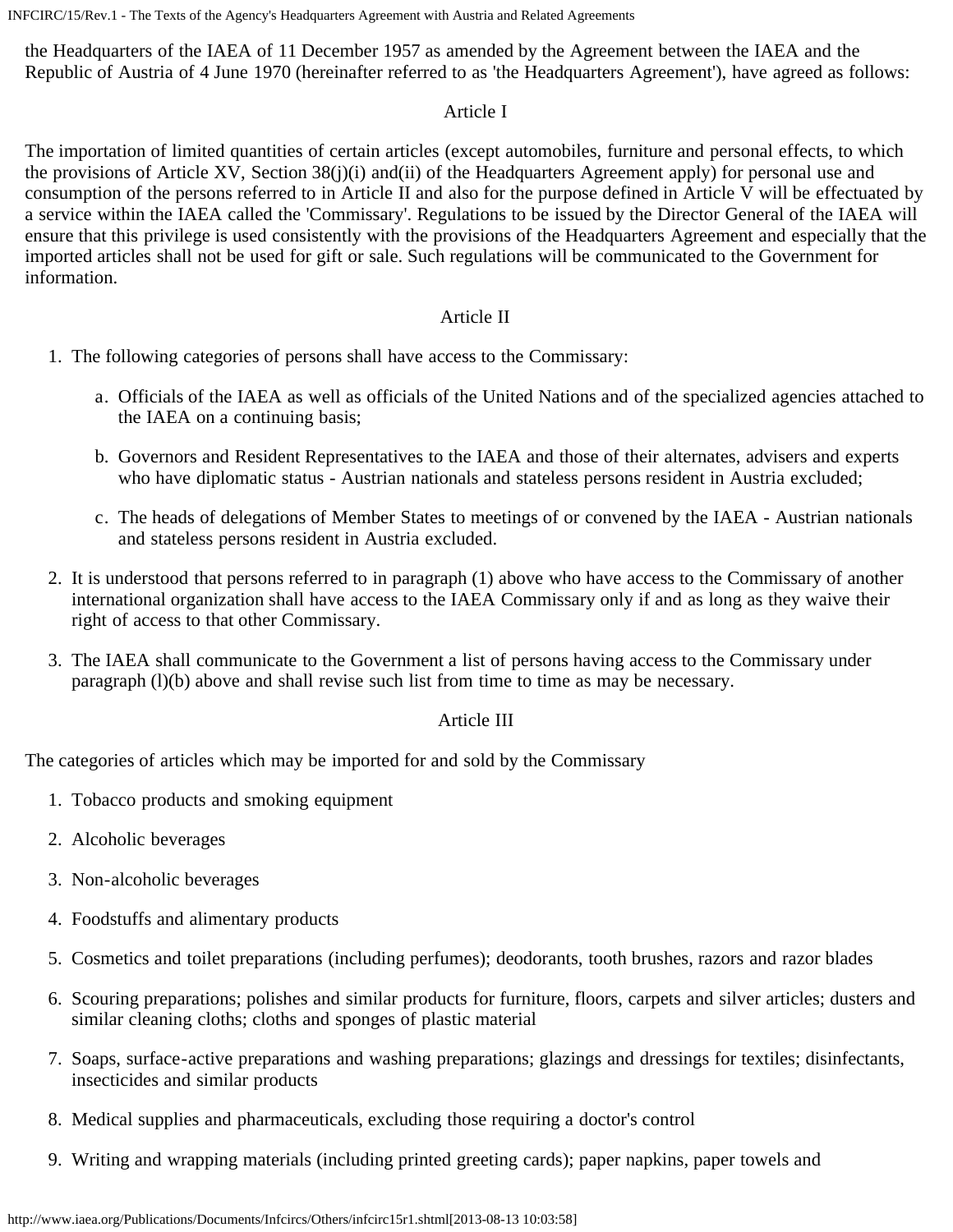handkerchiefs; cleansing tissue; toilet paper

- 10. Photographic material, except cameras and other equipment
- 11. Women's and men's underwear and hosiery; baby equipment and apparel for children of pre-school age; sanitary towels and pads, of wadding or textile fabric
- 12. Books, newspapers and magazines
- 13. Phonograph records and magnetic tapes, whether or not recorded.

## Article IV

- 1. The persons mentioned in Article II shall be entitled to purchase such quantities of goods as they require for their personal use and that of members of their family forming part of their household. Such persons having diplomatic status, notwithstanding other privileges they may enjoy by virtue of that status, are additionally entitled to purchase goods for official entertainment.
- 2. The persons mentioned in Article II, paragraph (l)(a) who are Austrian nationals or stateless persons resident in Austria shall be entitled to purchase tobacco products and alcoholic beverages in limited quantities only (600 cigarettes or 150 cigars or 750 grammes of tobacco or an assortment of these products up to a total weight of 750 grammes, 2 litres of spirits, 12 litres of other alcoholic beverages and 24 bottles of beer per month).
- 3. Other persons mentioned in Article II, paragraph (1 )(a) who do not have diplomatic status shall be entitled to purchase tobacco products and spirits in limited quantities only (1200 cigarettes or 300 cigars or 1500 grammes of tobacco or an assortment of these products up to a total weight of 1500 grammes and 6 litres of spirits per month).

## Article V

If the IAEA establishes a restaurant and cafeteria for personnel and guests, it shall be entitled to draw from the Commissary any quantities of articles necessary for the operation of these facilities.

## Article VI

Informal consultation as may be necessary will be arranged at the administrative level concerning technical details of this Supplemental Agreement.

## Article VII

This Supplemental Agreement shall enter into force on 1 April 1972 and shall remain in force for the duration of the Headquarters Agreement.

#### Article VIII

A request for,the revision of this Supplemental Agreement may be made at any time by any of the two Parties by means of a notification in writing addressed to the other Party. Due consideration shall be given to the motivation of such request which shall be the subject of a common examination by the two Parties. Amendments to this Supplemental Agreement, as agreed upon by both Parties, shall enter into force through an Exchange of Notes between the Director General of the IAEA and the duly authorized representative of the Government.

"I have the honour to propose that this Note and your Note of Reply agreeing with the contents of this Note will constitute the Supplemental Agreement relating to Article XV, Section 38(j)(iii) of the Headquarters Agreement as amended by the Agreement between the International Atomic Energy Agency and the Republic of Austria of 4 June 1970."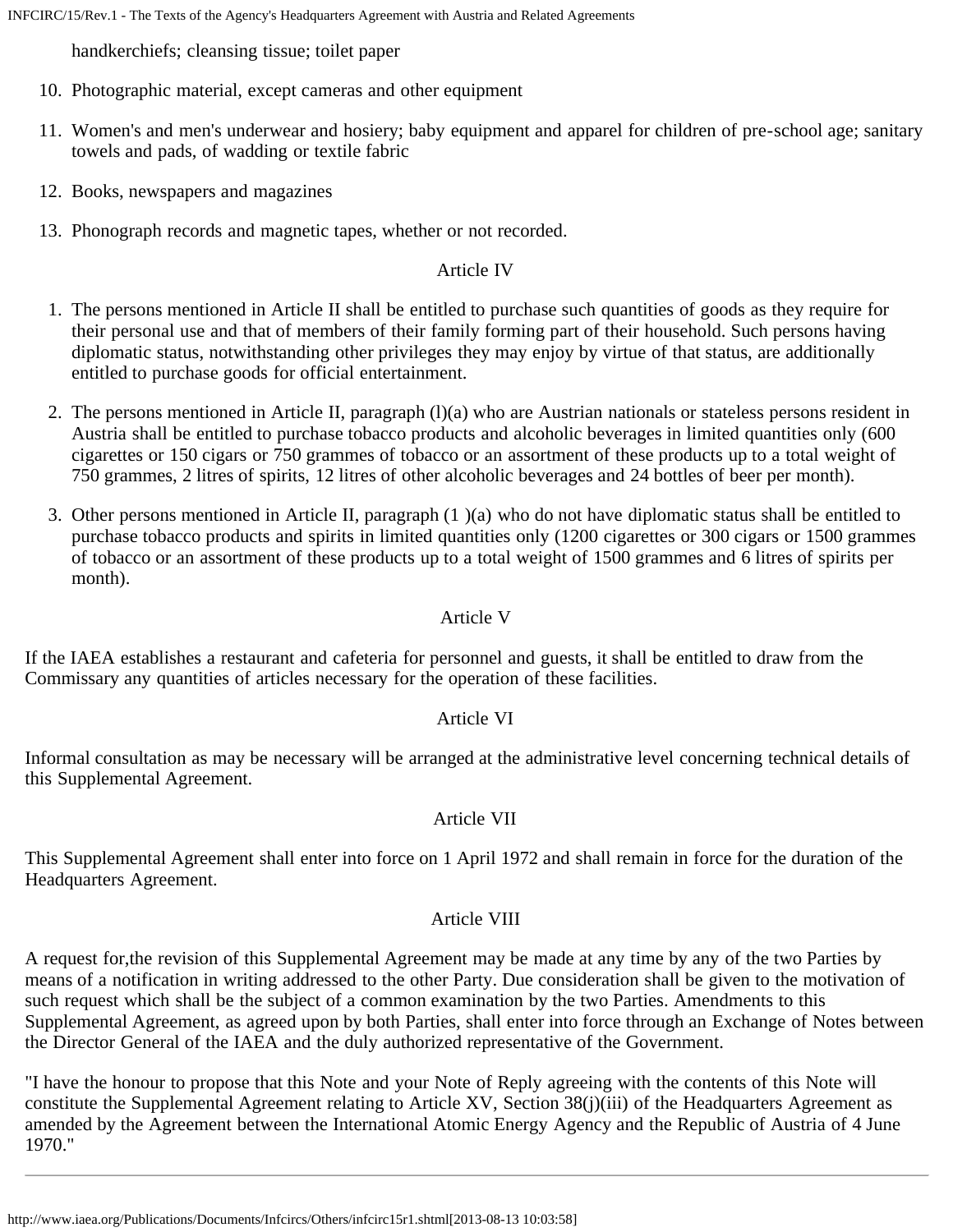## **Text of the Note of Reply dated 1 March 1972 from the Federal Minister for Foreign Affairs**

"The Federal Government of the Republic of Austria has instructed me to reply to your Note of 1 March 1972, the German text of which reads as follows:

### *[Here follows the text, in German, of the Director General's Note]*

"I have the honour to confirm that the Federal Government of the Republic of Austria accepts this proposal and that your Note and this Note of Reply constitute the Supplemental Agreement relating to Article XV, Section 38(j)(iii) of the Agreement between the Republic of Austria and the International Atomic Energy Agency of 11 December 1957 as amended by the Agreement between the Republic of Austria and the International Atomic Energy Agency of 4 June 1970."

## **V**

## **Agreement Between the International Atomic Energy Agency and the Republic of Austria Concerning Social Security for Officials of that Organization**

*(This Agreement entered into force on 1 July 1974, pursuant to Article 18(1).)*

Having regard to Section 25 of the Agreement between the International Atomic Energy Agency and the Republic of Austria regarding the Headquarters of the International Atomic Energy Agency, signed on 11 December 1957, which provides that:

"The IAEA shall be exempt from all compulsory contributions to, and officials of the IAEA shall not be required by the Government to participate in, any social security scheme of the Republic of Austria",

and having regard to Section 26 of the same Agreement, which provides that:

"The Government shall make such provisions as may be necessary to enable any official of the IAEA who is not afforded social security coverage by the IAEA to participate, if the IAEA so requests, in any social security scheme of the Republic of Austria, The IAEA shall, in so far as possible, arrange, under conditions to be agreed upon, for the participation in the Austrian social security system of those locally recruited members of its staff to whom it does not grant social security protection at least equivalent to that offered under Austrian law....",

the International Atomic Energy Agency and the Republic of Austria have agreed as follows:

## PART I

#### Definitions

## Article 1

In this Agreement:

- 1. The expression "the IAEA" means the International Atomic Energy Agency;
- 2. The expression "Director General" means the Director General of the IAEA or any officer designated to act on his behalf;
- 3. The expression "Headquarters Agreement" means the Agreement between the International Atomic Energy Agency and the Republic of Austria regarding the Headquarters of the International Atomic Energy Agency, which was signed on 11 December 1957 and entered into force on 1 March 1958, as amended;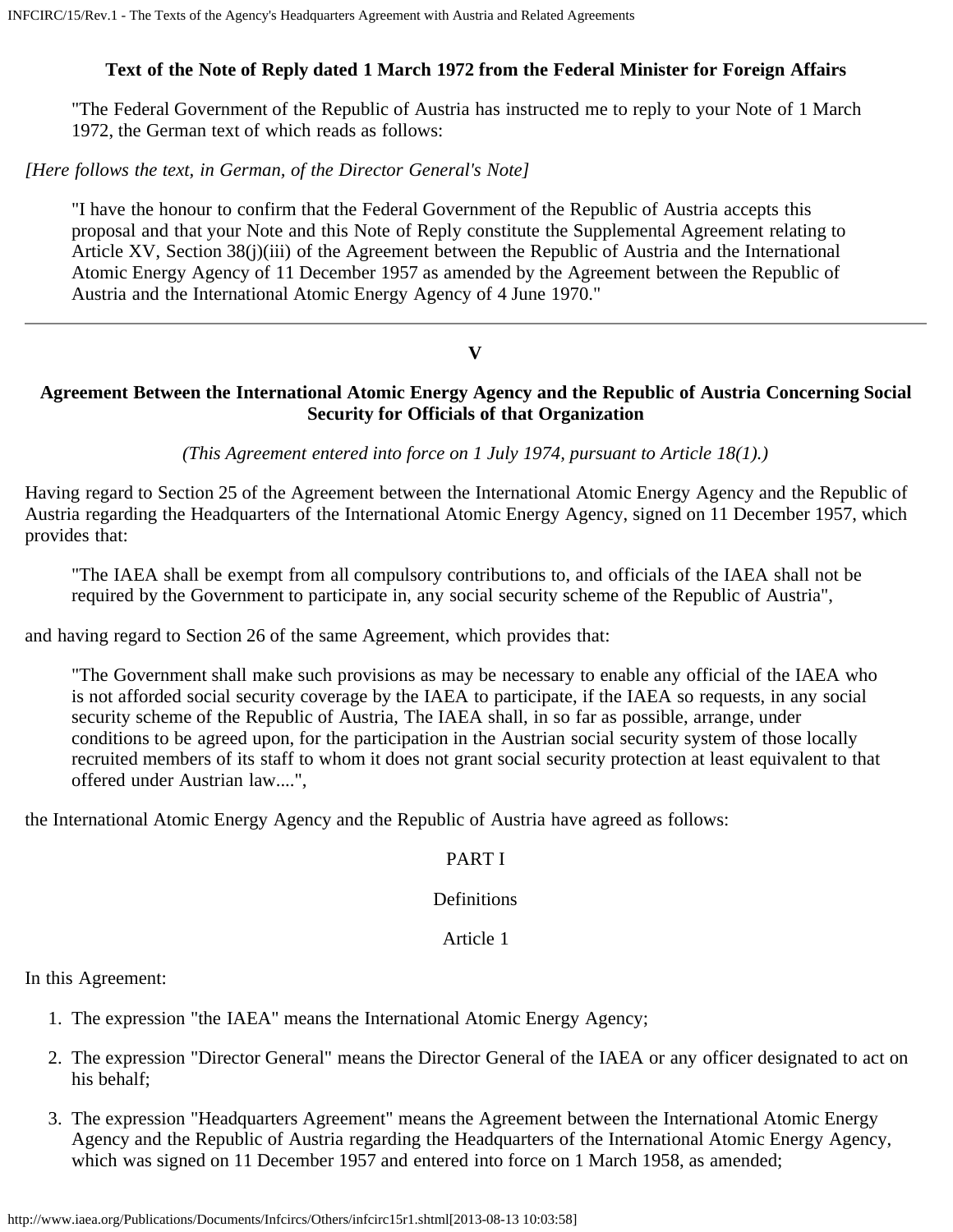- 4. The expression "officials" means the Director General and all members of the staff of the IAEA except those who are locally recruited and assigned to hourly rates;
- 5. The expression "Pension Fund" means the United Nations Joint Staff Pension Fund;
- 6. The abbreviation "ASVG" means the Federal Act of 9 September 1955, Federal Gazette No. 189, on General Social Insurance (Allgemeines Sozialversicherungsgesetz - ASVG), as amended from time to time;
- 7. The abbreviation "AlVG 1958" means the Unemployment Insurance Act of 1958 AlVG 1958, Federal Gazette No. 199/1958, as amended from time to time.

## PART II

### Scope of insurance

## Article 2

- 1. Officials who, on taking up their appointment with the IAEA, do not participate in the Pension Fund shall participate in the health, accident and pension insurance provided for in the ASVG and the unemployment insurance provided for in the AlVG 1958 unless they participate in a foreign social security scheme.
- 2. Officials who
	- a. participate in the Pension Fund on taking up their appointment with the IAEA or
	- b. become participants in the Pension Fund after withdrawing from a foreign social security scheme

shall have the right in accordance with the provisions of Article 4 to participate in the health insurance provided for in the ASVG and the unemployment insurance provided for in the AlVG 1958.

3. The insurance under paragraph (2) shall have the same legal effect as compulsory insurance.

## Article 3

- 1. Insurance under Article 2(1) shall take effect on the day on which the official takes up appointment with the IAEA.
- 2. Insurance under Article 2(2) shall take effect on the day following the day on which a written declaration of intention to participate has been made.
- 3. Insurance under Article 2 shall cease on the date on which the appointment with the IAEA terminates. However, where the date on which entitlement to salary ceases does not coincide with the date on which the appointment terminates, the insurance shall cease on the date upon which entitlement to salary ceases.
- 4. Notwithstanding the provisions of paragraph (3), insurance under Article 2(1) shall cease:
	- a. When an official becomes a participant in the Pension Fund;
	- b. When an official is assigned to a duty station outside Austria for a period of more than three months; however, this does not apply to health and accident insurance if the official is assigned to a duty station in a State with which Austria has concluded a social security agreement covering these branches of insurance, thus enabling the assigned official to receive benefits in kind in the event of sickness (work accident) occurring in the territory of that contracting State.
- 5. Notwithstanding the provisions of paragraph (3), insurance under Article 2(2) shall also cease when an official is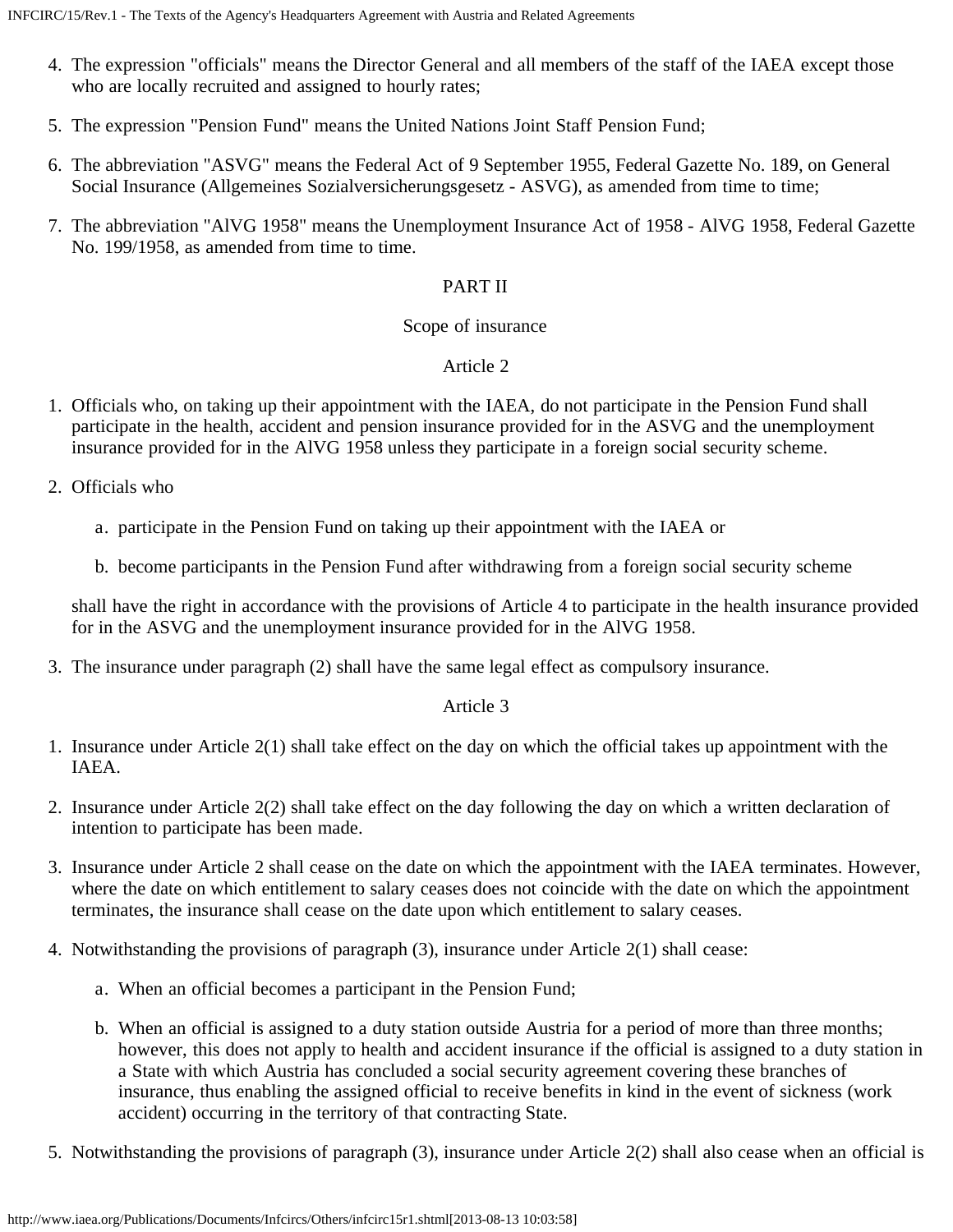assigned to a duty station outside Austria, whereby paragraph (4) (b) shall apply mutatis mutandis.

- 6. In cases covered by paragraph (4)(a), health and unemployment insurance can be maintained by making a written declaration of intention to maintain such insurance.
- 7. In the cases of termination of the insurance under paragraph (4)(b) and paragraph (5), and by means of a written declaration:
	- a. Insurance in the health insurance scheme can be maintained if members of the assigned official's family who are entitled to benefits remain in Austria;
	- b. The former insurance can be resumed with the same scope of coverage upon completion of the assignment and the return of the official with effect from the day following the day on which the relevant declaration is made.

### Article 4

Officials may avail themselves of

- 1. the right under Article 2(2)(a) only within three months after taking up their appointment, and that under Article 2(2)(b) only within three months of their. becoming participants in the Pension Fund,
- 2. the right under Article 3(6) only within two weeks of their being notified that they have become participants in the Pension Fund,
- 3. the right under Article  $3(7)(a)$  only before taking up their assignment,
- 4. the right under Article 3(7)(b) only within one month from the completion of their assignment.

#### Article 5

Throughout the duration of the insurance under Articles 2 and 3 the official shall be responsible for the payment of the entire contributions in accordance with the provisions of the ASVG and the AlVG 1958.

#### PART III

Consequences in respect of Austrian pension insurance resulting from becoming a participant in or from separation from the Pension Fund

#### Article 6

Periods during which an official participates in the Pension Fund shall be regarded a "neutral" periods in the Austrian pension insurance scheme as laid down in the relevant provisions of the ASVG.

#### Article 7

- 1. When an official becomes a participant in the Pension Fund, the contributions that he has paid to the pension insurance scheme
	- a. for contributory months to be taken into consideration, and
	- b. for contributory months to be taken into consideration in respect of increased benefit insurance

shall, upon application by the official, be returned to him. Such application shall be made, within six months of the official's becoming a participant in the Pension Fund, to the pension insurance institution to which the contributions were paid.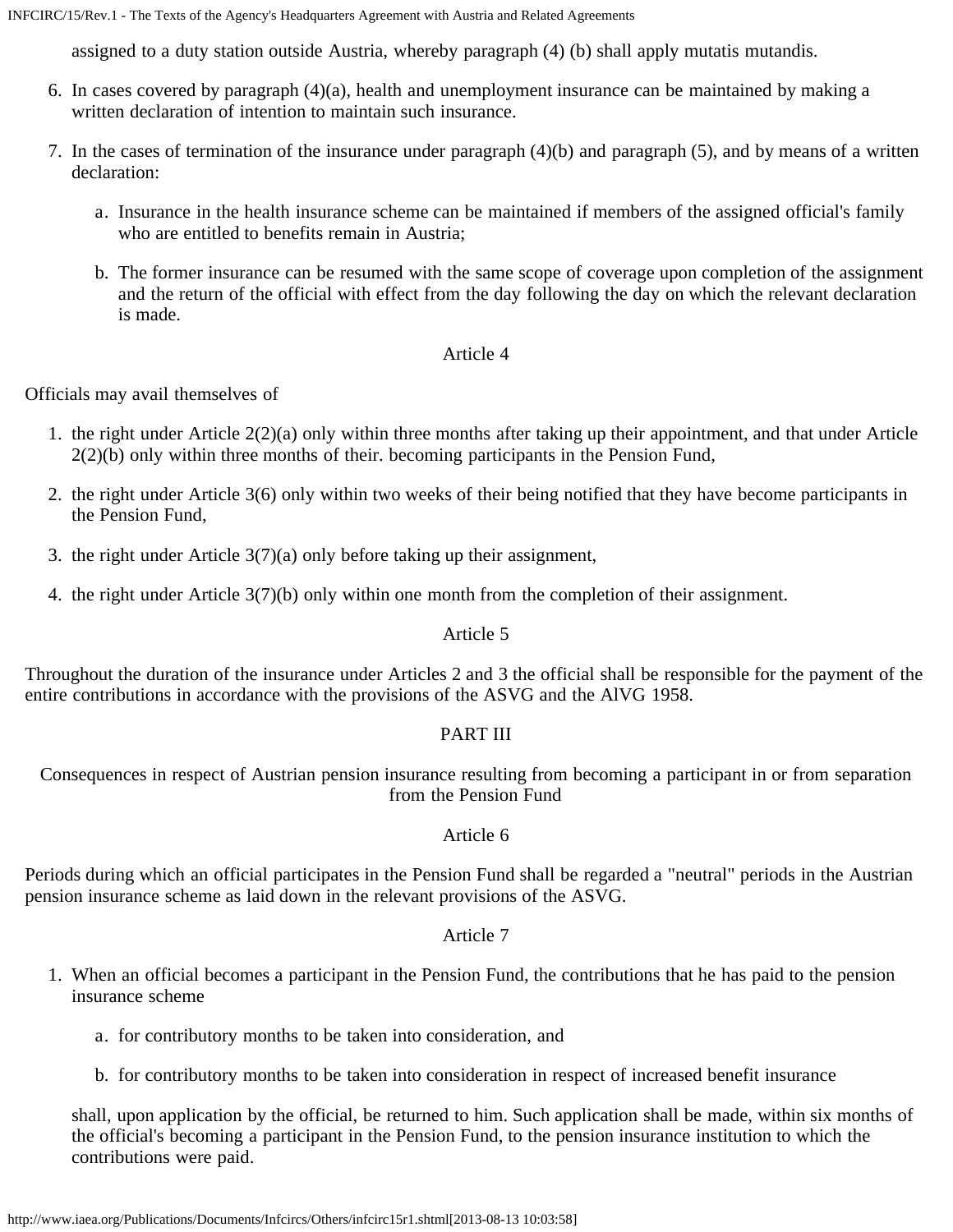- 2. The date taken for determining the contributory periods to be taken into consideration shall be the day on which the official became a participant in the Pension Fund, if it is the first day of a month, otherwise the first day of the month following that during which the official became a participant in the Pension Fund.
- 3. The contributions to be returned shall be payable six months after the pension insurance institution has received the application. In the event of a delay in payment, interest shall be payable on the amount involved at the current discount rate of the Austrian National Bank,
- 4. On reimbursement of the contributions, all claims and entitlements under the pension insurance scheme in respect of contributory months for which contributions have been returned shall lapse; also, any claims to periodic benefits shall automatically lapse, but the pension and any additional allowances shall still be due for the month following receipt by the insurance institution of the application provided for in paragraph (1).

#### Article 8

- 1. If upon the date on which his appointment with the IAEA terminates an official is not entitled to periodic benefits from the Pension Fund for himself or his survivors, the said official or his survivors eligible for a benefit, within twelve months after the date on which his appointment terminates, may transfer a sum in accordance with paragraph (2) (Uberweisungsbetrag) to the pension insurance institution which would have been competent in respect of his appointment immediately before the appointment terminates. Within the same period the official or his survivors eligible for a benefit under the Austrian pension insurance scheme may also repay to the pension insurance institution the contributions returned to the official.
- 2. For every month of service with the IAEA during which the official, whose appointment has-terminated, participated in the Pension Fund, the sum to be transferred (Uberweisungs-betrag) shall be seven per cent of the gross monthly remuneration to which the official was entitled in the month preceding the date on which the appointment terminates but shall not exceed seven per cent of 30 times the maximum daily contributory basis, under the Austrian pension insurance scheme, in effect at the time when the appointment terminates. The amount of the contributions to be repaid under paragraph (1), second sentence, shall be increased by application of the adjustment factor valid at the time when the appointment terminates for the year in which the contributions were returned.
- 3. The full months taken into account in establishing the sum transferred (Uberweisungs-betrag) shall be considered as contributory months of compulsory participation in the Austrian pension insurance scheme. Through repayment of the contributions, contributory periods, including any increased-benefit insurance, which had lapsed owing to the return of the contributions (Article 7(4)), shall be restored.

## PART IV

## Miscellaneous provisions

## Article 9

The Director General and the Federal Minister for Social Administration shall take the administrative steps required for the implementation of this Agreement.

## Article 10

In order to simplify the implementation of social insurance in respect of its officials, the IAEA shall take steps to ensure that the necessary notifications are made and the contributions to be paid under Article 5 are transferred to the Wiener Gebietskrankenkasse für Arbeiter und Angestellte.

## Article 11

The declarations required to be made by the official under Article 2(2) and Article 3(6) and (7) shall be transmitted by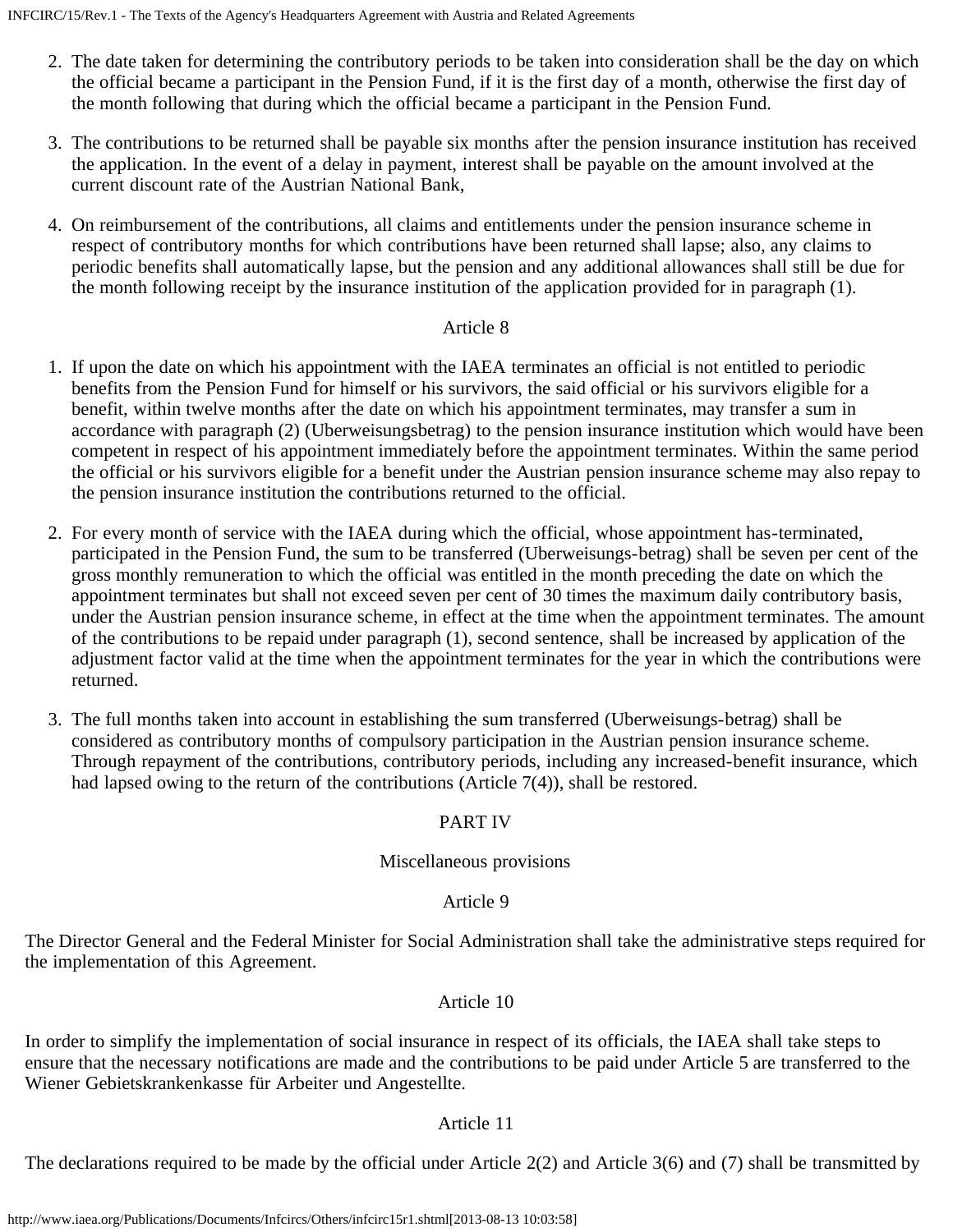the IAEA on behalf of the official to the Wiener Gebietskrankenkasse für Arbeiter und Angestellte.

### Article 12

- 1. The IAEA shall, upon request, provide the Austrian insurance institutions with the information necessary for the implementation of this Agreement.
- 2. For the implementation of Article 8, the IAEA shall, within two weeks of being requested to do so by the competent pension insurance institution, inform the latter of the date on which the official's appointment has terminated, the duration of his participation in the Pension Fund and his gross remuneration.

### Article 13

For the settlement of differences between the IAEA and the Republic of Austria concerning the interpretation or implementation of this Agreement, the provisions of Section 51 of the Headquarters Agreement shall apply.

### PART V

### Transitional provisions

Officials of the IAEA who are not participants in the Pension Fund at the date of entry into force of this Agreement shall, as of that date, participate in the insurance schemes referred to in Article 2(2) unless they participate in a foreign social security scheme.

### Article 15

- 1. Officials who became participants in the Pension Fund before the date of entry into force of this Agreement shall be entitled, within thirty days from that date, to participate by making a declaration to that effect, in any insurance referred to in Article 2(2) with effect from the day following the date on which the declaration is transmitted.
- 2. Article 11 shall apply mutatis mutandis to cases covered by paragraph (1).

#### Article 16

In the case of officials who have become participants in the Pension Fund before the date of entry into force of this Agreement and former officials of the IAEA whose appointments have terminated before that date, the time limits stipulated in the ASVG for claiming the right to voluntary continuation in the health and pension insurance scheme shall commence upon the entry into force of this Agreement.

#### Article 17

In the case of officials who have become or have ceased to be participants in the Pension Fund before the date of entry into force of this Agreement and who were not covered by the Agreement between the IAEA and the Republic of Austria concerning the Regulation of Pension Insurance for Officials of the IAEA, dated 12 February 1959, the time limits stipulated in Article 7(1) and Article 8(1) shall commence upon entry into force of this Agreement.

## PART VI

#### Final provisions

#### Article 18

1. This Agreement shall enter into force sixty days after an Exchange of Notes between the Director General and the representative of the Federal President of the Republic of Austria, duly authorized to that effect.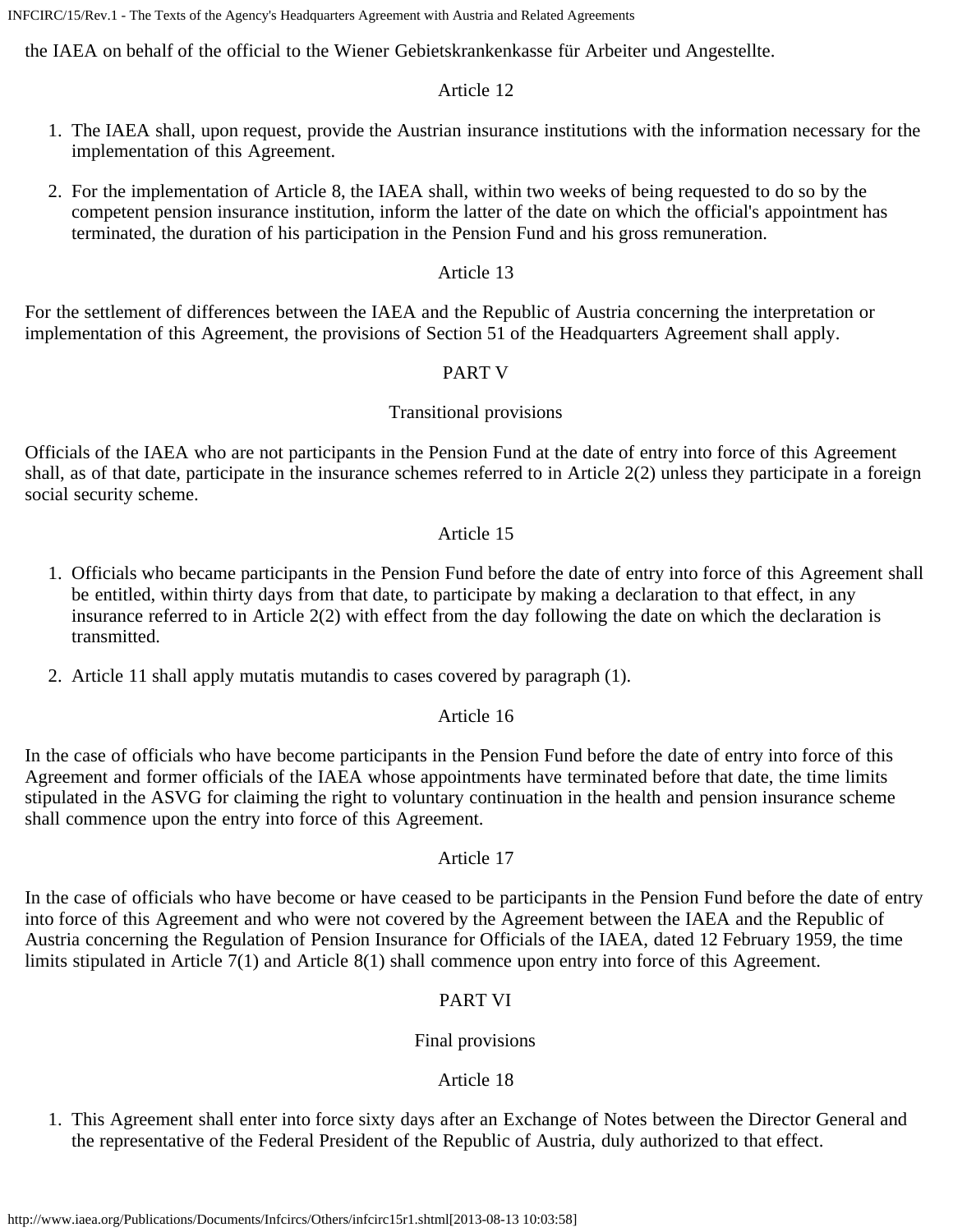2. Upon entry into force of this Agreement, the Agreement between the IAEA and the Federal Government of the Republic of Austria concerning the Social Insurance of Officials of the IAEA, dated 29 December 1958, and the Agreement between the IAEA and the Republic of Austria concerning the Regulation of Pension Insurance for Officials of the IAEA, dated 12 February 1959, *(reproduced in document INFCIRC/15, parts VI and VII respectively*) shall cease to be in force.

#### Article 19

Consultations with respect to amendment of this Agreement shall be entered into at the request of the IAEA or the Republic of Austria.

### Article 20

This Agreement shall cease to be in force

- 1. By mutual consent of the IAEA and the Republic of Austria;
- 2. If the permanent headquarters of the IAEA is removed from the territory of the Republic of Austria. In that case, the IAEA shall co-operate with the competent Austrian authorities in ensuring the orderly settlement of current matters.

## Article 21

The termination of the Agreement shall not impair the rights acquired thereunder.

DONE at Vienna, this seventh day of August 1973, in duplicate in the English and German languages, both texts being equally authentic.

For the INTERNATIONAL ATOMIC ENERGY AGENCY:

*(signed)* U. Goswami

For the REPUBLIC OF AUSTRIA:

*(signed)* Rudolf Kirchschläger

**VI**

**Supplemental Agreement on Turnover Taxes for the Purpose Implementing Article VIII, Section 22(b), of the Agreement Between the International Atomic Energy Agency and the Republic of Austria Regarding the Headquarters of the International Atomic Energy Agency**

*(This Agreement entered into force on 1 February 1975.)*

## *Text of a note dated 22 January 1975 from the Director General of the Agency to the Federal Minister for Foreign Affairs of the Republic of Austria*

"The Agreement between the International Atomic Energy Agency and the Republic of Austria regarding the Headquarters Agreement of the International Atomic Energy Agency (hereinafter referred to as 'the Headquarters Agreement') provides in its Section 22(a):

"The IAEA and its property shall be exempt from all forms of taxation, provided, however, that such tax exemption shall not extend to the owner or lessor of any property rented by the IAEA."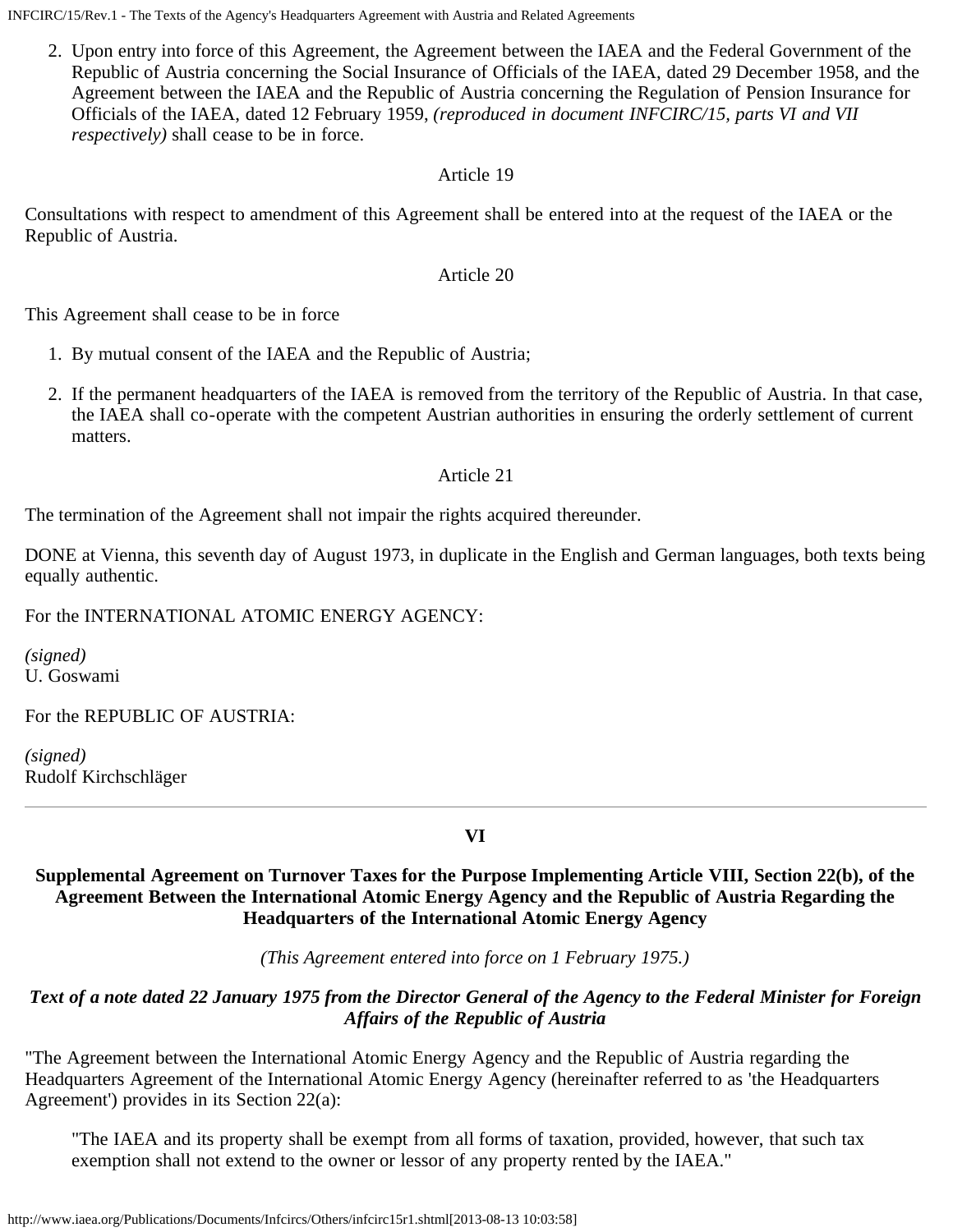The Headquarters Agreement provides further in its Section 22(b), inter alia:

"In so far as the Government, for important administrative considerations, may be unable to grant the IAEA exemption from indirect taxes which constitute part of the cost of goods purchased by or services rendered to the IAEA, the Government shall reimburse the IAEA for such taxes by the payment, from time to time, of lump sums to be agreed upon by the IAEA and the Government. It is, however, understood that the IAEA will not claim reimbursement with respect to minor purchases...."

"In consideration of the fact that the turnover tax system in Austria was changed with effect from 1 January 1973 I have the honour to propose that the provisions quoted above shall be implemented as follows with respect to the new turnover tax system (value added tax system):

- 1. The Austrian Federal Government (hereinafter referred to as the 'Government') shall reimburse the International Atomic Energy Agency (hereinafter referred to as the 'Agency') the turnover tax on goods delivered and services rendered to the Agency, including rentals. The Agency shall not claim reimbursement of the turnover tax for goods delivered or services rendered of a net value, excluding the turnover tax, of less than S 1000.
- 2. Reimbursement of the turnover tax shall be made on the basis of lists of all goods delivered and services rendered subject to reimbursement in accordance with this Supplemental Agreement. These lists shall cover periods of six months each and shall be transmitted by the Agency to the Government. Upon request, the Agency shall permit representatives of the Government to inspect the originals of the invoices for any such goods delivered and services rendered.
- 3. In the case of goods delivered for the 'Commissary' the turnover tax shall be reimbursed only for foodstuffs and alimentary products, and tobacco products; reimbursement of the turnover tax for other goods shall be made only if such goods have been exempted from import duties in accordance with the provisions of the Headquarters Agreement and the relevant Supplemental Agreements, and if appropriate evidence thereof can be furnished,
- 4. This Supplemental Agreement shall supersede the Supplemental Agreement on Turnover Taxes of 17 July 1958 *(reproduced in document INFCIRC/15, part IV)* and shall enter into force on 1 February 1975, It shall apply to goods delivered and services rendered after 31 December 1972 and shall remain in force for the duration of the Headquarters Agreement.

"If the Austrian Federal Government agrees to this proposal I have the honour to propose that this note together with your note of reply confirming its acceptance shall constitute an agreement between the Agency and the Government implementing, to this extent, the relevant provision of the Headquarters Agreement. "

## **Text of the note of reply dated 22 January 1975 from the Federal Minister for Foreign Affairs**

The Federal Government of the Republic of Austria has instructed me to reply to your Note of 22 January 1975, the German text of which reads as follows:

#### *[Here follows the text, in German, of the Director General's Note]*

"I have the honour to confirm that the Federal Government of the Republic of Austria accepts this proposal and that your Note and this Note of Reply constitute the Supplemental Agreement relating to Article VIII, Section 22(b) of the Agreement between the Republic of Austria and the International Atomic Energy Agency regarding the Headquarters of the International Atomic Energy Agency of 11 December 1957. "

<span id="page-28-0"></span> $*$  This Agreement entered into force on 1 March 1958 pursuant to an exchange of notes dated 26 February 1958 as provided for in Section 52(a); by agreement of the parties it was applied provisionally from 1 January 1958. Amendments to the Agreement signed on 4 June 1970 entered into

http://www.iaea.org/Publications/Documents/Infcircs/Others/infcirc15r1.shtml[2013-08-13 10:03:58]